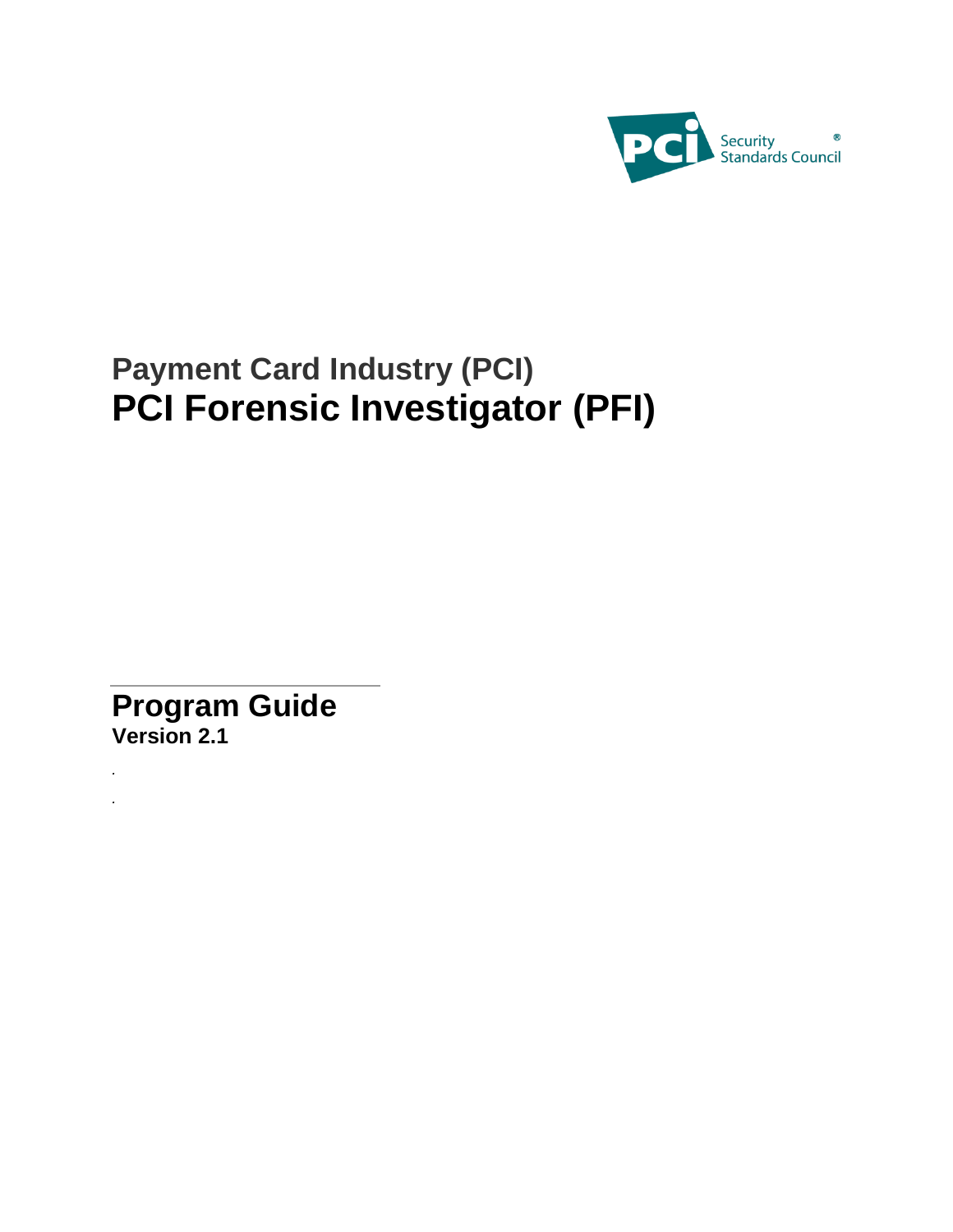

*.*

#### **Document Changes**

| <b>Date</b>   | <b>Version</b> | <b>Description</b>                                                                         |
|---------------|----------------|--------------------------------------------------------------------------------------------|
| November 2012 | 2.0            | Amendments to support remote forensic investigations and<br>minor administrative revisions |
| May 2014      | 2.1            | Minor revision to support revised report templates                                         |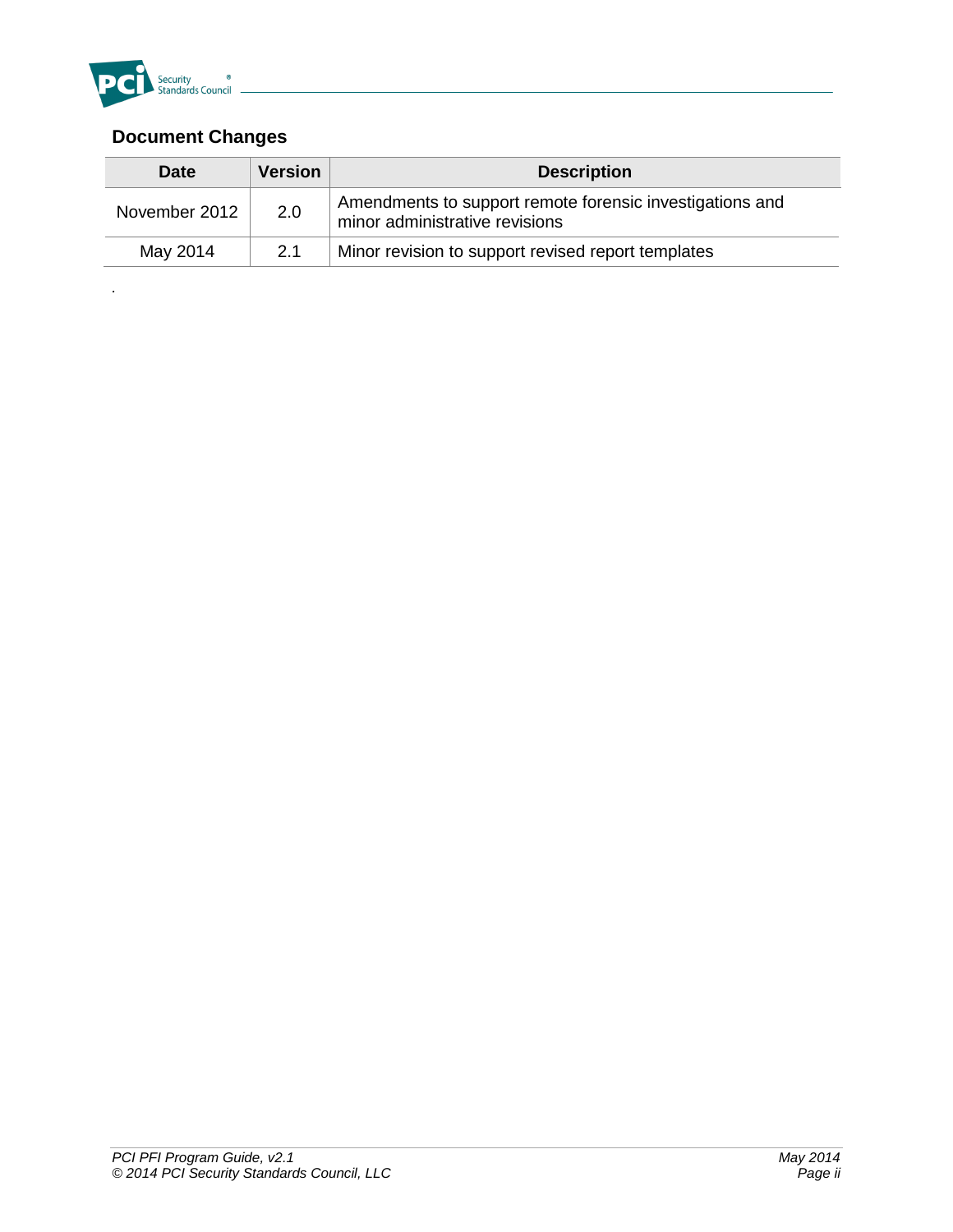

## **Table of Contents**

| $\blacktriangleleft$    |                    | Introduction <sub>2</sub> |  |
|-------------------------|--------------------|---------------------------|--|
|                         | 1.1                |                           |  |
|                         | 1.2                |                           |  |
|                         | 1.3                |                           |  |
|                         | 1.4                |                           |  |
|                         | 1.5                |                           |  |
| $\overline{2}$          |                    |                           |  |
|                         | 2.1                |                           |  |
|                         | 2.2                |                           |  |
|                         | 2.3                |                           |  |
|                         | 2.4                |                           |  |
| 3                       |                    |                           |  |
|                         | 3.1                |                           |  |
|                         | 3.2                |                           |  |
|                         | 3.3                |                           |  |
|                         | 3.4                |                           |  |
| $\overline{\mathbf{4}}$ |                    |                           |  |
|                         | 4.1                |                           |  |
|                         | 4.2                |                           |  |
|                         | 4.3                |                           |  |
|                         | 4.4                |                           |  |
|                         | <b>Appendix A:</b> |                           |  |
|                         | <b>Appendix B:</b> |                           |  |
|                         | <b>Appendix C:</b> |                           |  |
| <b>Appendix D:</b>      |                    |                           |  |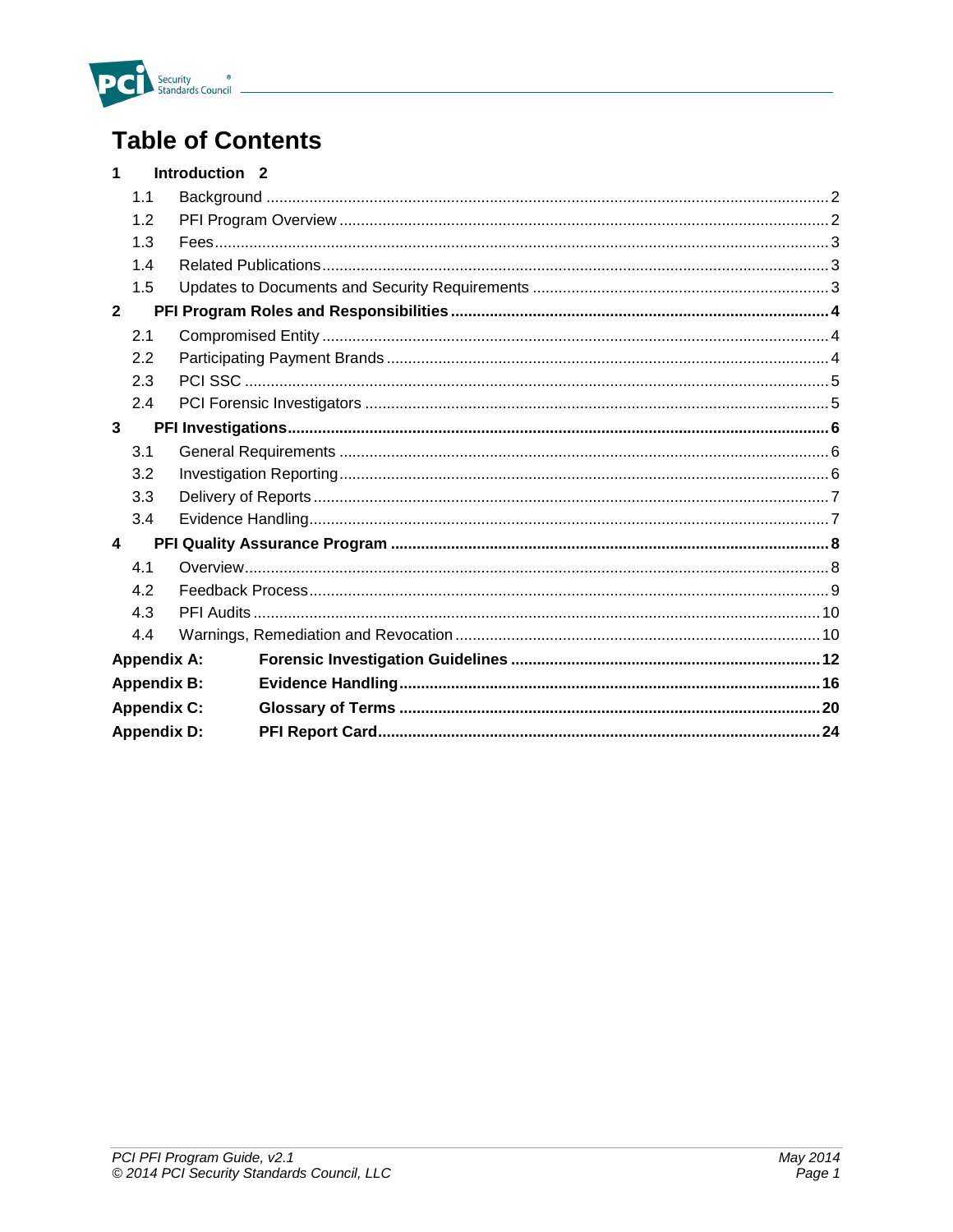

## **1 Introduction**

This document provides an overview of the PCI Forensic Investigator Program ("PFI Program") operated and managed by PCI Security Standards Council, LLC ("PCI SSC"), and should be read in conjunction with the *PFI Supplement* and the *QSA Validation Requirements* (defined in *Appendix C* hereto), and the other documents referenced in Section 1.4 below. This document describes the following:

- PFI Program Background
- **PFI Approval**
- **PFI Program Roles and Responsibilities**
- **•** PFI Investigations
- PFI Quality Assurance Program

For purposes of this document, terms used herein and defined in *Appendix C* hereto shall have the meanings set forth in *Appendix C*. All other terms used in this document without definition, if defined in the *PFI Supplement* or the *QSA Validation Requirements* shall have the meanings ascribed to them in the *PFI Supplement* or the *QSA Validation Requirements*, as applicable.

### **1.1 Background**

To help ensure the security of cardholder data, entities that process, store or transmit cardholder data may be required to comply with PCI Standards (defined in *Appendix C* hereto) by applicable payment card industry rules and requirements of acquirers, issuers and/or Participating Payment Brands ("Industry Rules").

Additionally, in the event of a Security Issue (defined in *Appendix C* hereto), affected Compromised Entities may be required in accordance with applicable Industry Rules to notify their acquiring banks and/or affected Participating Payment Brands, and may be required to engage forensic investigators approved as part of the PFI Program to investigate the Security Issue, determine root cause, and report back to affected Participating Payment Brands and others. Such forensic investigations can be complex, challenging, and require the forensic investigator to possess highly specialized skills, proven staff and experience, and the ability to provide rapid and potentially global response.

### **1.2 PFI Program Overview**

#### *1.2.1 General*

Prior to the PFI Program, rules and requirements regarding eligibility, selection and performance of forensic investigators were often complicated and cumbersome, especially where multiple acquirers, issuers and/or Participating Payment Brands were involved.

The PFI Program reflects a simplification by PCI SSC of processes for identifying and engaging investigators to perform forensic investigations, streamlining the actual investigation requirements as well as related data and reporting requirements.

#### *1.2.2 PFI Approval Process*

In an effort to help ensure that each PFI and PFI employee possesses the requisite knowledge, skills, experience, and capacity to perform PFI Investigations in a proficient manner and in accordance with industry expectations, companies and individuals desiring to perform PFI Investigations must first be approved as PFIs or PFI employees (as applicable), and then must maintain that approval in Good Standing. Eligible candidate PFI companies may apply for PFI approval only during open enrollment periods determined by needs assessments performed by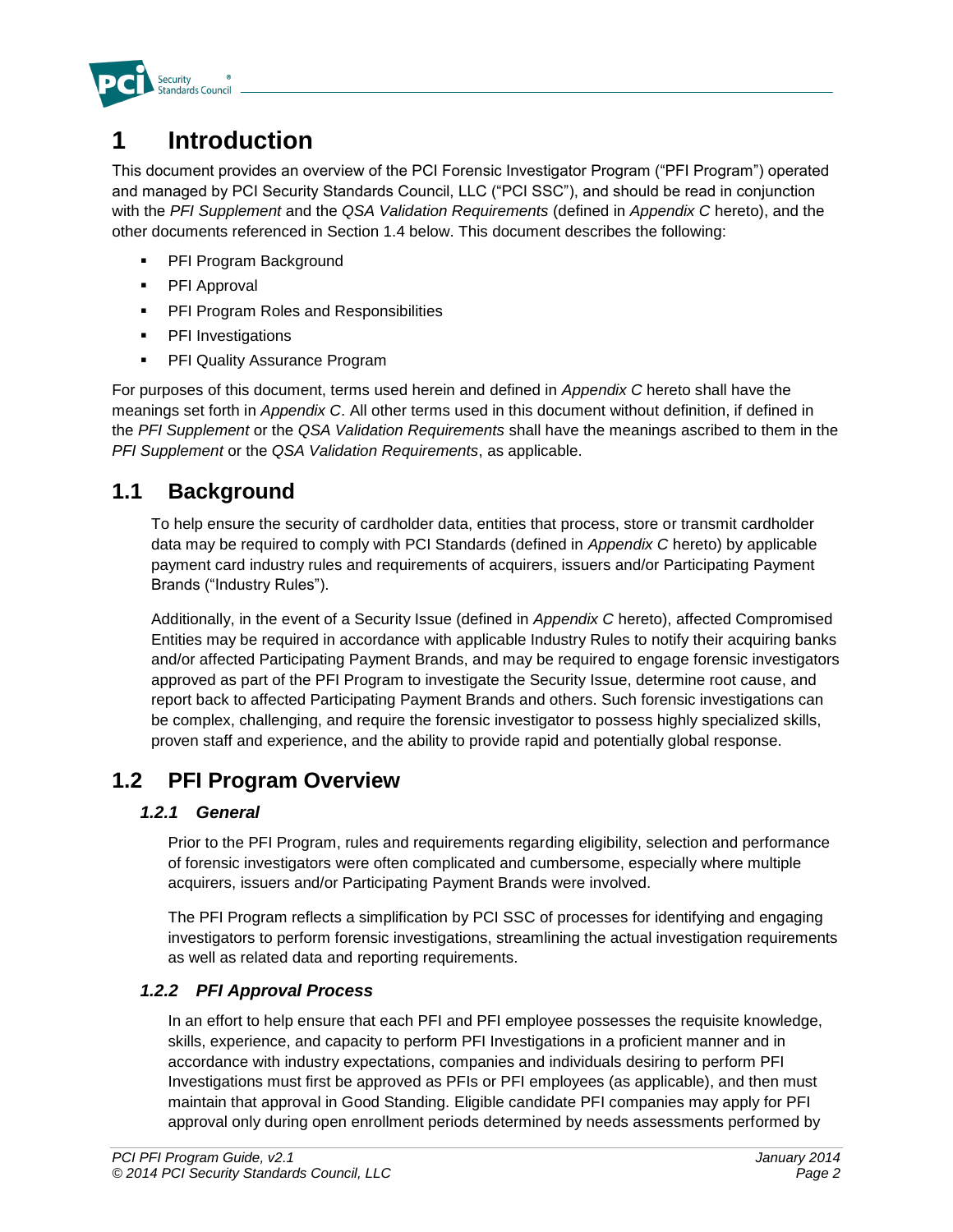

PCI SSC on a periodic basis. Interested companies are encouraged to confirm open enrollment by contacting PCI SSC prior to submitting an application.

PFI approval involves: (a) initial eligibility and approval reviews, including provision of application and supplemental materials, as well as interviews of key PFI employees, (b) ongoing satisfaction of applicable PFI Validation Requirements and (c) annual renewal. Companies approved as PFIs are identified on the list of PCI Forensic Investigators maintained on the Website for a period of one (1) year from the date of their last PFI Program approval (or renewal).

Please refer to the *PFI Supplement* to review applicable PFI Validation Requirements and for specific information regarding approval as a PFI or PFI employee.

### **1.3 Fees**

Fees to participate as a PFI in the PFI Program are specified *on the Website*.

Pricing and fees charged by PFIs for the services they provide to customers in connection with PFI Investigations are negotiated directly between the PFI and the applicable customer. Fees and pricing for PFI Investigations and related services of PFIs are not set by PCI SSC, and PCI SSC is not involved in any way with such fees or pricing.

### **1.4 Related Publications**

The Payment Card Industry (PCI) PCI Forensic Investigator (PFI) Program Guide (the "PFI Program Guide") should be used in conjunction with the latest versions of the following other PCI SSC publications, each as available through the Website and further identified in Appendix C.

- *PFI Supplement*, which describes the requirements that must be satisfied by interested entities and individuals in order to participate in the PFI Program
- *QSA Validation Requirements*, which defines requirements that must be satisfied by all QSAs in order to perform QSA Assessments
- *PA-QSA Validation Requirements*, which defines specific additional requirements that must be satisfied by all PA-QSAs in order to assess payment applications under PCI SSC's PA-QSA program
- **PCI DSS, which sets the foundation for other PCI Standards and related requirements**
- *PCI DSS Glossary of Terms, Abbreviations, and Acronyms*
- *PA-DSS*, which defines the specific technical requirements and provides the related assessment procedures and templates used to validate payment application compliance and document the validation process
- *P2PE Standard,* which defines the specific technical requirements and provides the assessment procedures used to validate point-to-point encryption solutions

### **1.5 Updates to Documents and Security Requirements**

Security is a never-ending race against potential attackers. As a result, PCI SSC regularly reviews, updates and improves the PCI Standards and related guidelines and requirements. PCI SSC reserves the right to modify, amend or withdraw any of its standards, guidelines or requirements at any time, and endeavours to work with interested industry stakeholders to help minimize the impact of such changes.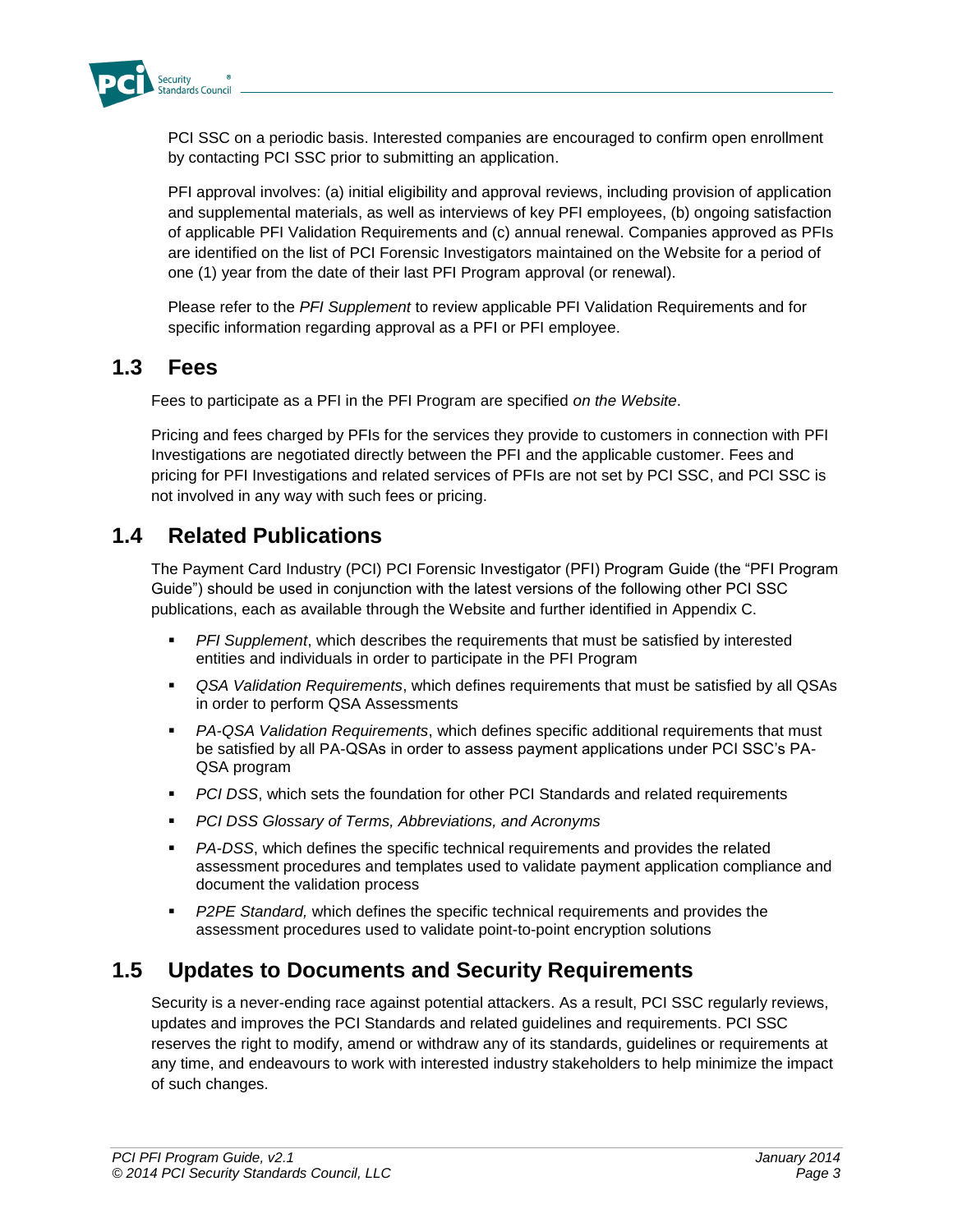

## **2 PFI Program Roles and Responsibilities**

Information regarding Security Issues may come from a variety of sources, including but not limited to issuers, acquirers, law enforcement, Participating Payment Brands and the Compromised Entities that are themselves the subject of those Securities Issues.

At a high level, the roles and responsibilities of the various stakeholders in the PFI Program community are as follows:

### **2.1 Compromised Entity**

In accordance with applicable Industry Rules, Compromised Entities are generally responsible for (without limitation) the following:

- **Retaining evidence of compromise**
- Acquiring the services of a PFI in the timeline required by affected Participating Payment Brands
- Cooperating with the PFI, acquirer, and/or Participating Payment Brand during the PFI Investigation
- **Allowing the PFI to drive the PFI Investigation**
- Participating in discussions with affected Participating Payment Brands and the PFI
- Resolving any security weaknesses identified by the PFI and/or any affected Participating Payment Brand
- Notifying acquirers and Participating Payment Brands
- Notifying and working with law enforcement as applicable

### **2.2 Participating Payment Brands**

Each of the Payment Card Brands, individually, is responsible for developing and enforcing its own programs regarding when and how PFI Investigation may be required, including, but not limited to:

- Defining requirements regarding the use of PFIs and the disclosure, investigation and resolution of Security Issues
- **Enforcement of requirements relating to forensic investigation**
- **Fines and/or penalties relating to cardholder data compromise**
- **Reserving the right to directly engage a PFI as it deems necessary**
- Determining whether on-site attendance of a PFI at the Compromised Entity is necessary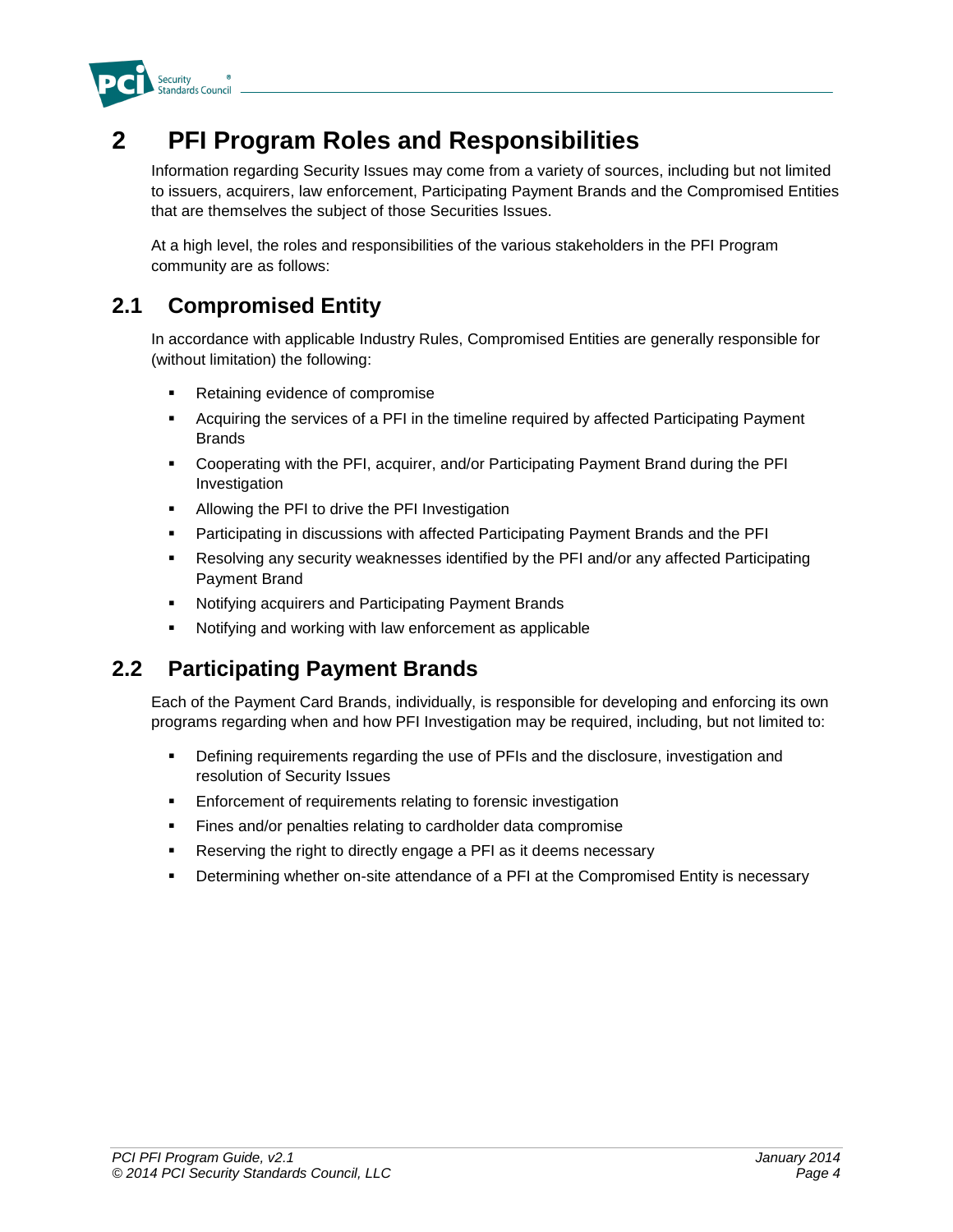

### **2.3 PCI SSC**

As part of its activities, PCI SSC engages in activities, including but not limited to, the following:

- Maintains the PCI Standards
- Operates and manages the PFI Program and either approves eligible entities and individuals to participate in the PFI Program as PFIs or PFI employees, as applicable, or designates an Approving Organization for such purpose
- **Performs quality assurance (QA) reviews of PFIs**
- Provides training and information regarding the PCI Standards and PCI SSC programs, including the PFI Program

*Note: Except as specified in connection with the PFI QA Program, PCI SSC is not involved in the following:*

- *Acceptance and/or management of PFI Reports (defined in Section 3.3 below)*
- *Detailed review of PFI Reports*
- *Disclosure or investigation of actual or suspected cardholder data compromises*

### **2.4 PCI Forensic Investigators**

PCI Forensic Investigators ("PFIs") are companies, organizations or other legal entities that are in compliance with all PFI company requirements (defined in the *PFI Supplement*) and have been approved as PFIs by PCI SSC (or another Approving Organization, as described in the *PFI Supplement*) for purposes of performing PFI Investigations.

Only PFIs approved by an Approving Organization and who are in PFI Good Standing are permitted to perform PFI Investigations, and then only in the specific PFI Regions for which they have been approved by PCI SSC. All approved PFIs are listed on the Website with applicable PFI Region(s).

*Note: Not all QSAs are PFIs. In order to be approved as a PFI, an entity must already be qualified as a QSA, and then must satisfy additional requirements applicable to PFIs as set forth in the PFI Supplement.*

PFI responsibilities generally include (without limitation) the following:

- **•** Driving and performing all aspects of PFI Investigations
- Verifying that the work product generated in connection with their PFI Investigations ("PFI Work Product") addresses all PFI Investigation procedure steps
- Strictly complying with the Forensic Investigation Guidelines attached as *Appendix A* hereto (the "PFI Guidelines")
- Strictly complying with evidence handling as further described below
- **Investigation reporting and delivery of applicable PFI Reports as further described below**
- Participating with the applicable Compromised Entities and affected Participating Payment Brands and (if applicable) acquirers in discussions regarding PFI Investigations in which they are involved and related Security Issues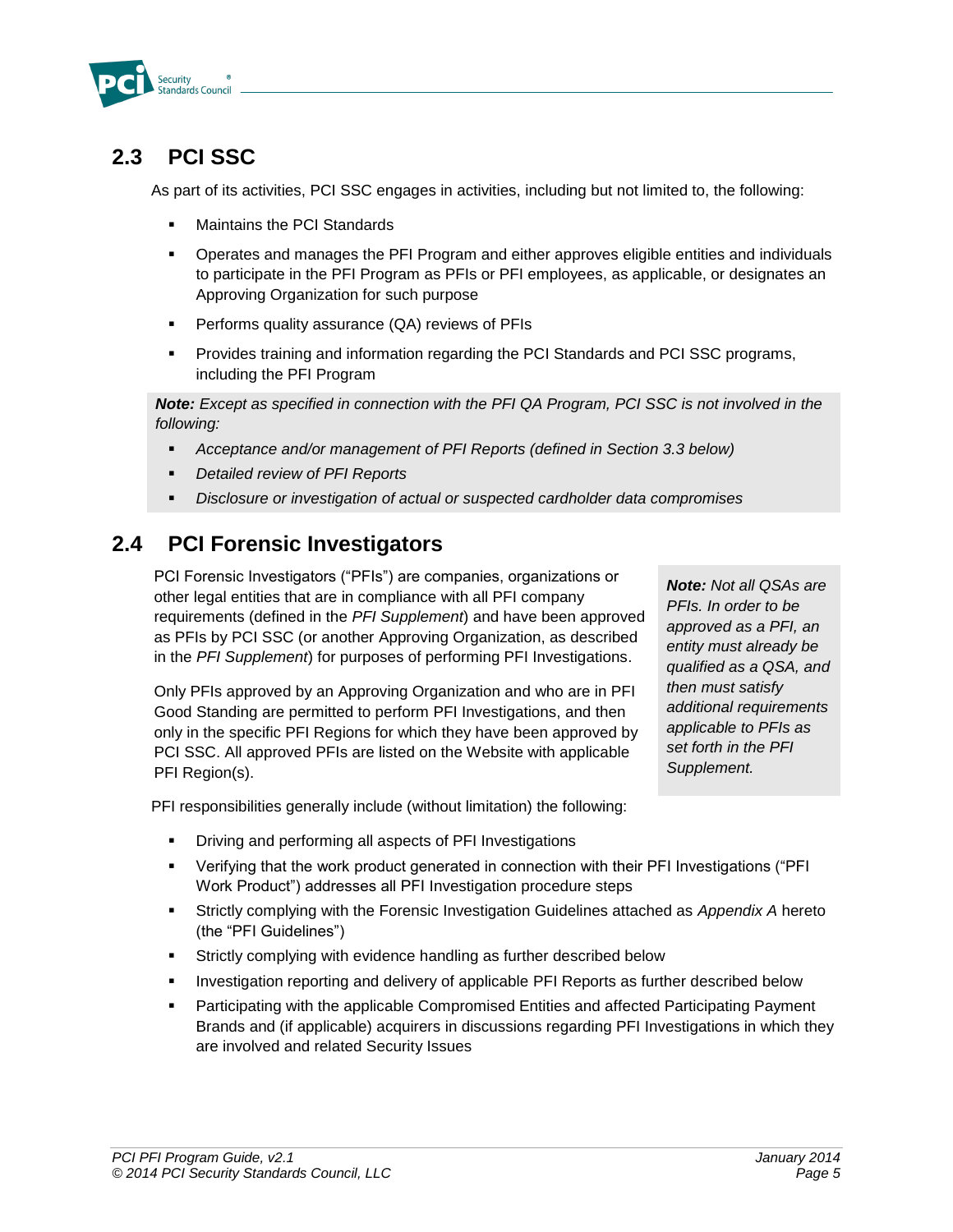

## **3 PFI Investigations**

### **3.1 General Requirements**

In an effort to help ensure that each PFI and PFI employee possesses the requisite knowledge, skills, experience and capacity to perform PFI Investigations in a proficient manner in accordance with industry expectations, each PFI and each PFI employee (including Core Forensic Investigators and Lead Investigators) is required at all times to satisfy all applicable PFI Validation Requirements. Once approved through the PFI Program (and while in Good Standing as a PFI thereafter), a PFI is only eligible to perform PFI Investigations of Security Issues where the PFI has determined (in good faith, prior to initiating the PFI Investigation) that the associated data loss originated in a PFI Region for which that PFI is then approved in accordance with the PFI Program.

### **3.2 Investigation Reporting**

In accordance with applicable Industry Rules, the following reports must be produced as part of each PFI Investigation:

- *Preliminary Incident Response Report***.** The current version of this template is available on the Website and must be completed by the PFI at the beginning of each PFI Investigation. Each completed Preliminary Incident Response Report must be delivered to each affected Participating Payment Brand, the applicable Compromised Entity, and such Compromised Entity's affected acquirer(s) (if the Compromised Entity is a merchant), in each case no later than five (5) business days after beginning PFI Investigation review of such Compromised Entity.
- *Final Incident Report***.** A *Final Incident Report* must be completed by an approved PFI upon completion of each PFI Investigation. There are two versions of this template (referred to herein as a "Final PFI Report") available on the Website.. The *Final Incident Report for Remote Investigations* may be used where the investigation has been completed without the PFI attending onsite at the Compromised Entity. Each completed Final Incident Report must be delivered to each affected Participating Payment Brand, the applicable Compromised Entity, and such Compromised Entity's affected acquirer(s) (if the Compromised Entity is a merchant), in each case no later than ten (10) business days after completion of the PFI's review of such Compromised Entity.
- **PIN Security Requirements Report.** The current version of this template is available on the Website and must be completed by an approved PFI upon completion of each PFI Investigation in cases where PIN block or PIN data was compromised. Completed PIN Security Requirements Reports must be delivered to each affected Participating Payment Brand, the applicable Compromised Entity, and such Compromised Entity's affected acquirer(s) (if the Compromised Entity is a merchant), in each case no later than ten (10) business days after completion of the PFI's review of such Compromised Entity.
- *Monthly Status Reports***.** On a monthly basis, each PFI must deliver to each Participating Payment Brand a detailed report of all of the PFI's ongoing PFI Investigations where such Participating Payment Brand is involved, including information regarding malware hashes, bad IPs and such other information as the affected Participating Payment Brand may reasonably request. If PCI SSC has specified a template for such reports, each PFI must utilize such template for all such reports.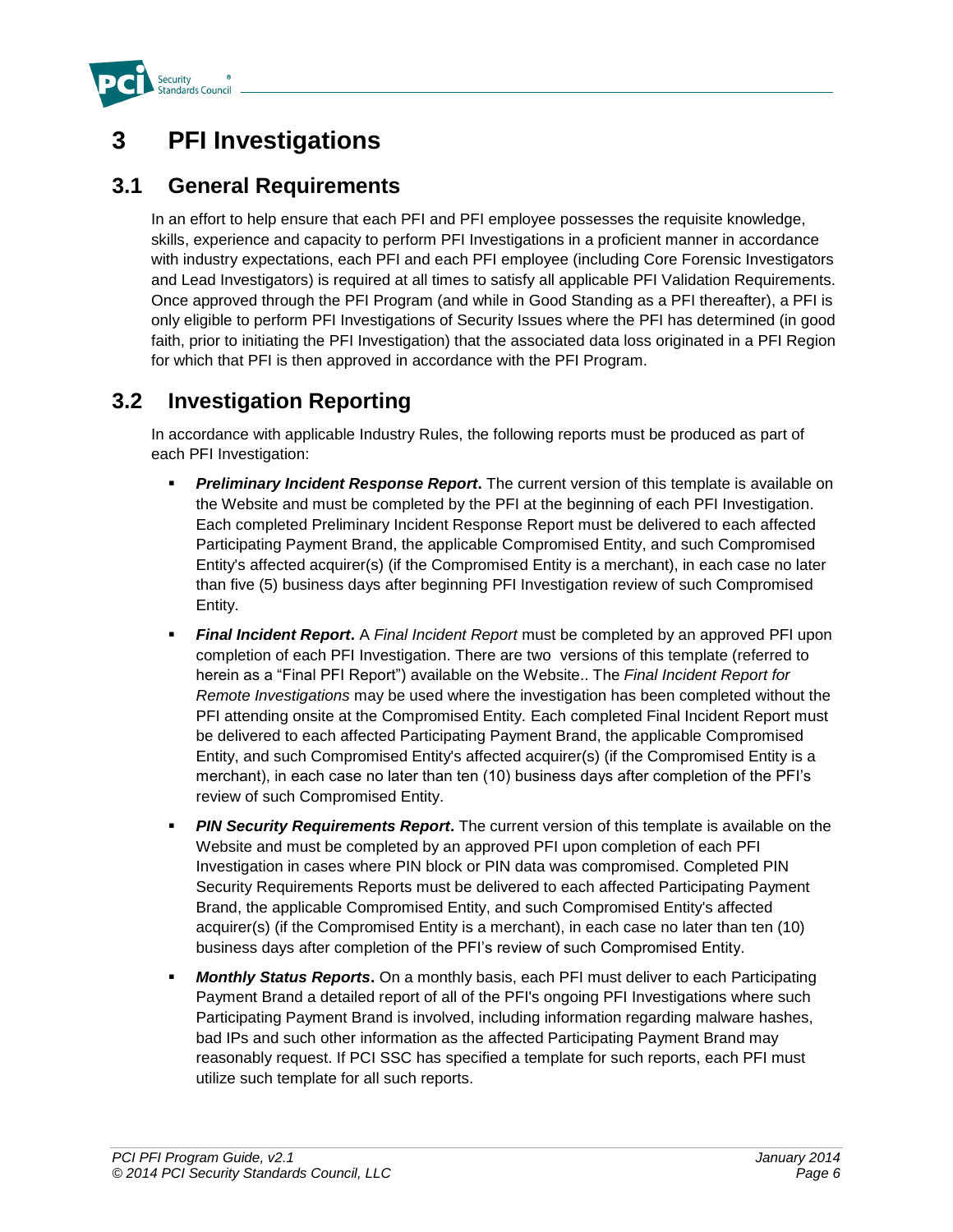

 *Trending Analysis Reports***.** On an annual basis or in such other interval as PCI SSC may specify from time to time, each PFI shall provide to PCI SSC and each Participating Payment Brand a trending analysis report, highlighting trends regarding PCI DSS compliance, method of compromise and such other information as PCI SSC may reasonably request from time to time. If PCI SSC has specified a template for such reports, each PFI must utilize such template for all such reports.

### **3.3 Delivery of Reports**

In accordance with applicable Industry Rules, each PFI is responsible for secure and timely delivery of its Final Incident Reports, PIN Security Requirements Reports (if applicable), Preliminary Incident Response Reports, and all other reports required of PFIs in accordance with the PFI Program (such reports, collectively, "PFI Reports") to the recipients specified above. PFIs must work with the Compromised Entity and affected Participating Payment Brands to determine precisely how PFI Reports will be delivered, and in general, PFI Reports are to be sent via secure means including electronic transmission via secure connection (SFTP, SSL, etc.) and/or encryption (e.g., using PGP via e-mail or other mutually accepted security measures) of the PFI Report file before sending via insecure connection.

*Note: All PFI Reports are subject to review and acceptance by the Participating Payment Brands and may be rejected if they do not meet all applicable requirements including, but not limited to, conformance to applicable PFI Report templates and scoping methodology. As part of such review, where appropriate, PFIs may be required to demonstrate relevant subject matter knowledge, including without limitation, knowledge in key-management and PIN compromise investigation*  where applicable. PFIs must revise and resubmit all rejected PFI Reports, and resolve all *associated discrepancies with affected Participating Payment Brands, acquirers, and the Compromised Entity, in a timely manner. Final Incident Reports will not be considered to be accepted until approved in writing by all affected Participating Payment Brands and, if applicable, the Compromised Entity's acquirers.*

As described further herein, as part of the PCI SSC QA process, PFIs may be required to provide Participating Payment Brands with additional materials and information, including but not limited to draft PFI Reports and related work papers. Additionally, as described further in Section 4.4 below, as part of the PFI QA process, PCI SSC may audit the PFIs site.

In order to ensure that PFIs have all requisite authority to provide materials and information (including but not limited to final and draft PFI Reports and work papers) as described above, before beginning each PFI Investigation engagement, the PFI must inform the Compromised Entity that it shall be required to disclose the same as herein described and must obtain clear, unqualified permission and consent from the Compromised Entity to make such disclosures.

### **3.4 Evidence Handling**

Each PFI must comply with the evidence-handling guidelines attached hereto as *Appendix B: Evidence Handling*.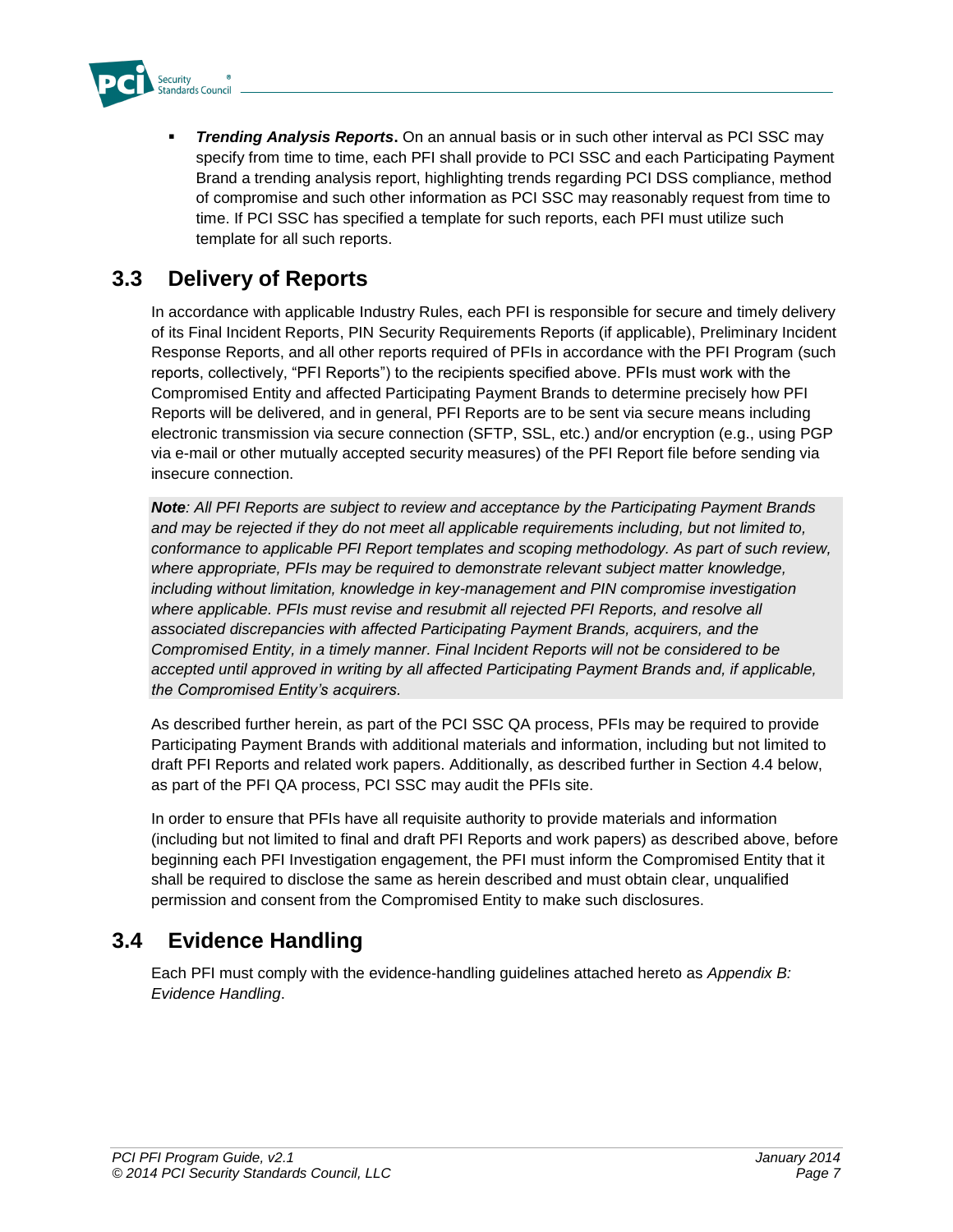

## **4 PFI Quality Assurance Program**

### **4.1 Overview**

The goal of the PCI SSC PFI Quality Assurance Program ("PFI QA Program" or "QA") is to help ensure that PFIs and PFI employees comply with the PFI Validation Requirements, comply with the PFI's documented processes and procedures for PFI Investigations, and continually meet and produce PFI Work Product and related PFI Reports that meets or exceeds applicable PFI Program requirements.

PCI SSC seeks to achieve the above goal through its Feedback Process, PFI QA Program Audits and PFI Remediation Program, each described further below.

The QA Program collects feedback on PFI performance from the Participating Payment Brands and Compromised Entities. This feedback is assessed to determine if the PFI's performance is meeting the expected quality levels. So long as PCI SSC determines in its reasonable discretion that a PFI continues to satisfy applicable PFI Validation Requirements and meets prescribed quality levels for PFI Reports and related PFI services, that PFI will remain in Good Standing (defined in the *PFI Supplement*) as a PFI. Failure to satisfy applicable requirements or meet prescribed quality levels may result in any or all of the actions described in Section 4.4 below.

#### *QA Program Phases*

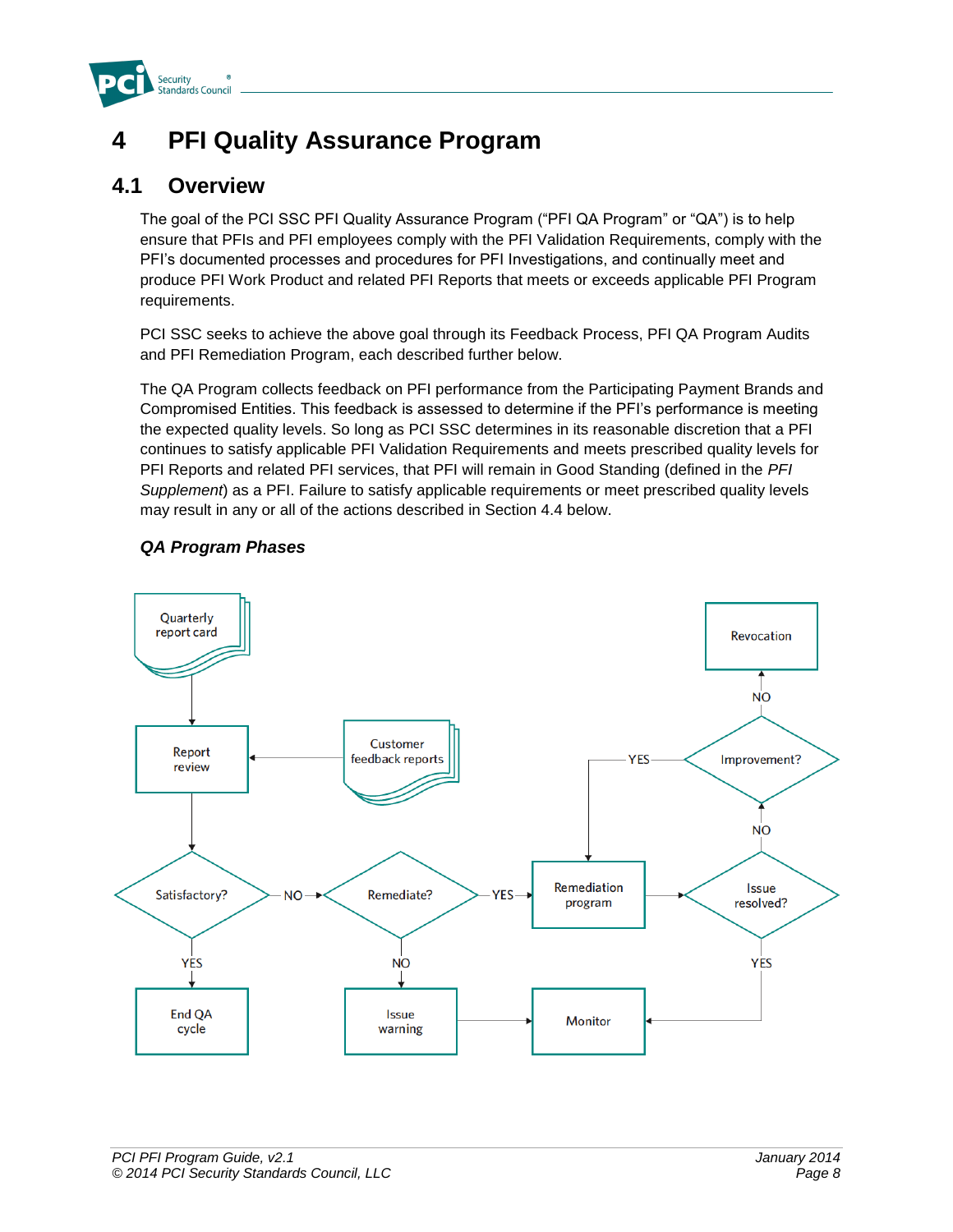

### **4.2 Feedback Process**

#### *4.2.1 Customer Feedback Reports and PFI Report Cards*

Following each PFI Investigation, the PFI must request that the applicable Compromised Entity and, if applicable, each affected acquirer, submit to PCI SSC a "Feedback Report" in the form attached as *Appendix D* to the *PFI Supplement*. Additionally, at the end of each quarterly review period (and more frequently if the PFI is in remediation), each Participating Payment Brand is asked to submit to PCI SSC a completed PFI Report Card in the form attached hereto as *Appendix D* for each PFI that completed a corresponding PFI Investigation during the relevant assessment period relating to a Security Issue that affected that Participating Payment Brand. Both of these feedback mechanisms address the following and other matters:

- Adherence to PFI Report templates;
- **Adequacy of PFI Report content;**
- Responsiveness to questions of affected Participating Payment Brands and others;
- **Ability to meet applicable timelines in connection with compromise events;**
- Adequacy of number of staff assigned to PFI Investigations;
- **•** Competence of staff assigned to PFI Investigations;
- **Adequacy of staff coverage across multiple events to meet event management timelines;**
- Adherence to forensic scope;
- Ability to effectively communicate findings during forensic calls with Participating Payment Brands; and
- Being prepared with facts and evidence during conference calls.

#### *4.2.2 Reviews and Scoring*

PCI SSC periodically reviews all Feedback Reports and PFI Report Cards, aggregates scores by PFI and question category, and notifies applicable PFIs if quality assurance issues arise.

Responses to questions in the PFI Report Card are provided on the following 4-point scale:

- Exceeds Expectations (4 points);
- **Meets Expectations (3 points);**
- Needs Improvement (2 points); or
- **Unsatisfactory (1 point)**

PFI Report Cards are organized into 6 separate sections, each of which contains several specific questions. For a given review period, question scores for each PFI Report Card section received for a given PFI are averaged, generating aggregated average scores for the PFI for each of the 6 PFI Report Card sections. As part of the QA process, PCI SSC then reviews these scores and takes appropriate action depending on the scores for the applicable review period, as follows:

 Warning (See Section 4.4 below): The PFI may be issued a warning if any aggregated average section score for a given review period falls between 2 and 3.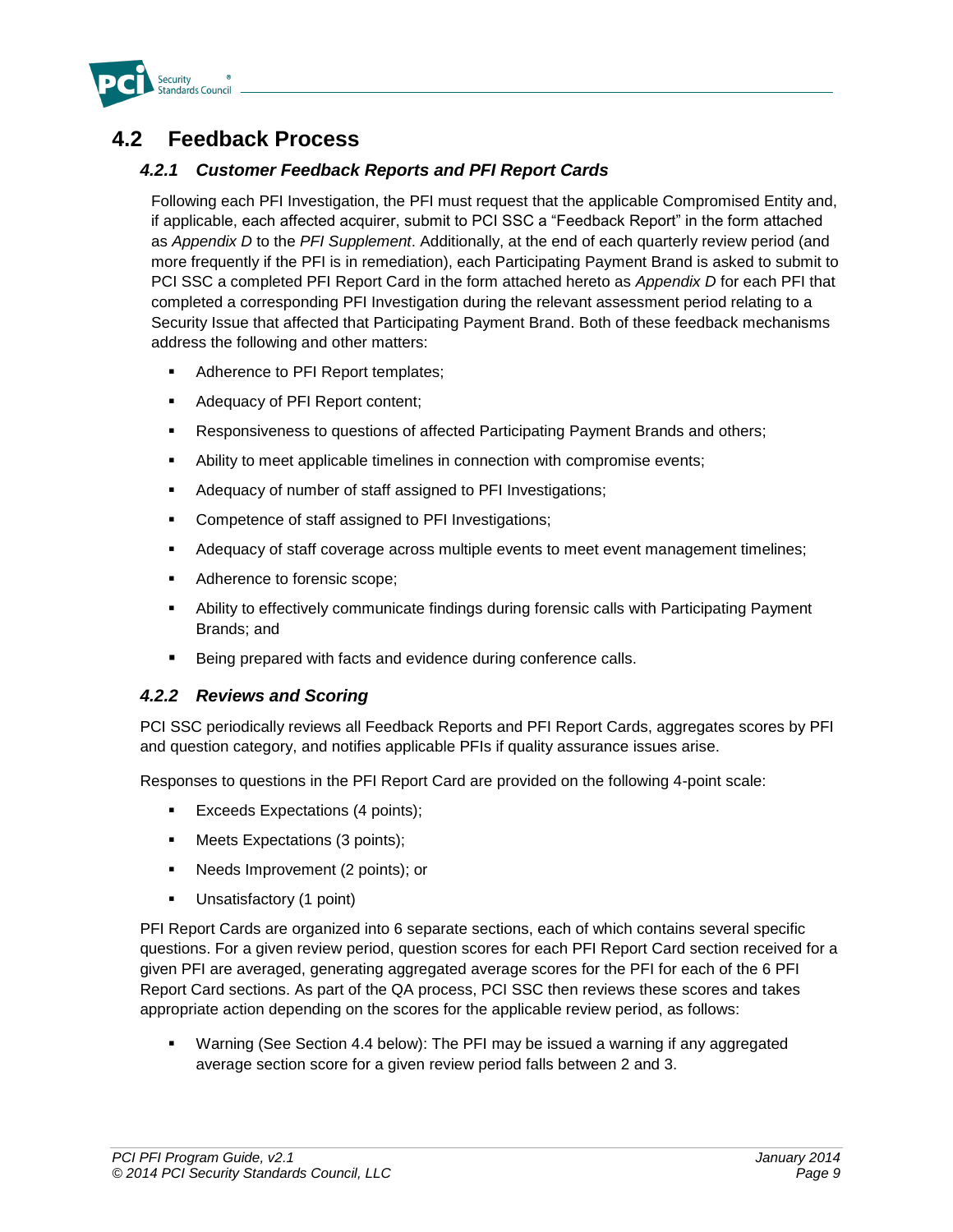

- Remediation (See Section 4.4 below): The PFI will be required to engage in remediation if either:
	- Any aggregate average section score for a given review period falls below 2, or
	- Three or more aggregate average section scores for a given review period fall between 2 and 3.

### **4.3 PFI Audits**

As part of the QA process, PCI SSC reserves the right, upon reasonable notice and request, to conduct PFI site/facility audits for purposes of assessing whether the processes and procedures used by PFI for PFI Investigations comply with applicable PFI Program requirements, including but not limited to review of related books, records and other work product for such purpose, and each PFI must provide PCI SSC with reasonable access to such site/facility, books, records and other work product for such purposes.

### **4.4 Warnings, Remediation and Revocation**

Failure by a PFI to satisfy applicable requirements or to meet prescribed PFI QA Program quality levels may result in any or all of the following:

- **Warning –**PFIs who fail to meet applicable PFI Validation Requirements or demonstrate a need for improvement in one or more areas of their PFI Investigations that must be improved may receive warnings from PCI SSC.
- **Remediation –** If the PFI fails to meet applicable PFI Validation Requirements, the quality of PFI Investigations otherwise becomes unsatisfactory, or moderate deficiencies have not been resolved after prior warning, PCI SSC reserves the right to require the PFI to enter into remediation as described further below.
- **Revocation –** If, despite prior remediation or warning, a PFI fails to meet applicable PFI Validation Requirements or PFI QA Program quality levels, PFI status will be revoked and the company will be removed from the PCI SSC list of approved PFIs, subject to appeal as described further below.

#### *4.4.1 Remediation*

Upon entering remediation, the PFI must submit a remediation plan to PCI SSC, detailing how the PFI plans to improve the quality of its PFI Investigations and related work product. Additionally, as part of the remediation process, PFIs are required to comply with all applicable remediation program requirements, processes and procedures, as determined by PCI SSC from time to time, and may be required to provide PCI SSC and/or affected Participating Payment Brands with additional supporting documentation upon request. PFIs may be required to permit PCI SSC and/or its representatives to visit and audit the PFI's offices, facilities, books and records relating to the PFI's QA program, in each case at the expense of the PFI. During remediation, PFIs are permitted to perform PFI Investigations but all PFI Work Product is subject to heightened review. PCI SSC reserves the right to require performance of a mock investigation of any PFI as an element of remediation and/or in order to reinstate PFI status after revocation.

During remediation, PFIs must pay to PCI SSC a monitoring fee, as defined on the Website*,* for each Final Incident Report submitted and/or resubmitted to Participating Payment Brands.

Failure to comply with required remediation requirements, processes, or procedures may result in immediate termination of PFI approval.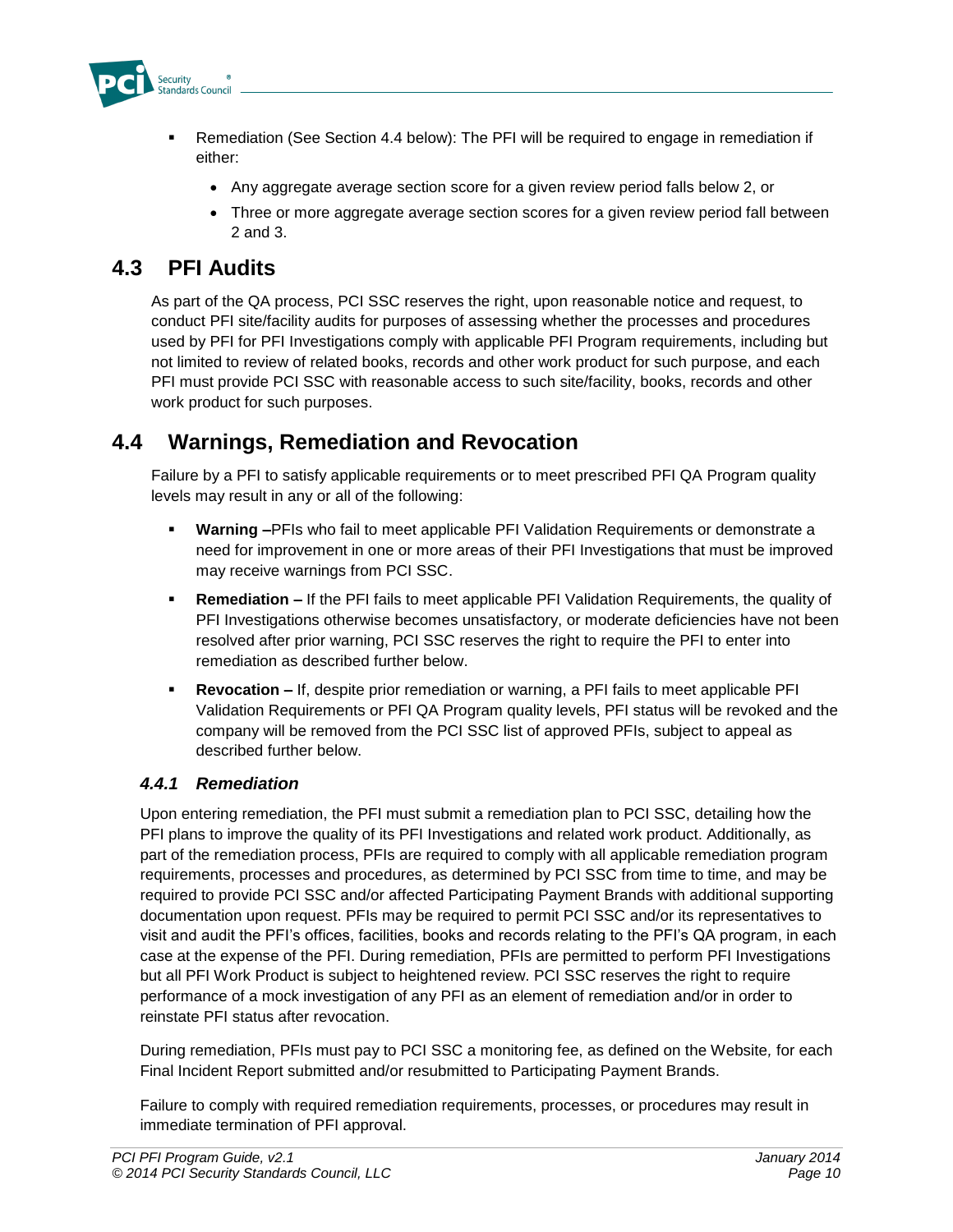

If the PFI meets all applicable requirements and quality standards during remediation, remediation will cease and the PFI will again be considered to be in Good Standing. If the PFI fails to meet applicable PFI requirements or quality standards during remediation, PFI status will be revoked.

PCI SSC reserves the right at all times to annotate the PFI's listing on the PCI SSC list of approved PFIs to indicate the PFI's current approval status and related information, including but not limited to whether the PFI is in remediation

#### *4.4.2 Revocation*

If PFI status is revoked, the PFI will be removed from the PCI SSC list of approved PFIs and is no longer recognized by PCI SSC as approved to perform PFI Investigations. PFIs may appeal revocation, but must meet all applicable PFI Validation Requirements, and any applicable remediation requirements in order to regain Good Standing as a PFI.

All appeals must be submitted to PCI SSC in writing within thirty (30) days of revocation, addressed to the PCI SSC General Manager and follow all applicable procedures as specified by PCI SSC. PCI SSC will review all relevant information submitted in connection with such appeals, and all decisions of PCI SSC regarding revocation on appeal are final.

PCI SSC may at any time after revocation notify applicable Participating Payment Brands and/or acquirers or other third parties of such revocation, specifying the reasons therefor.

Upon revocation, a PFI is ineligible for approval as a PFI for a period of six (6) months after the date of revocation or unsuccessful resolution of appeal, whichever is later.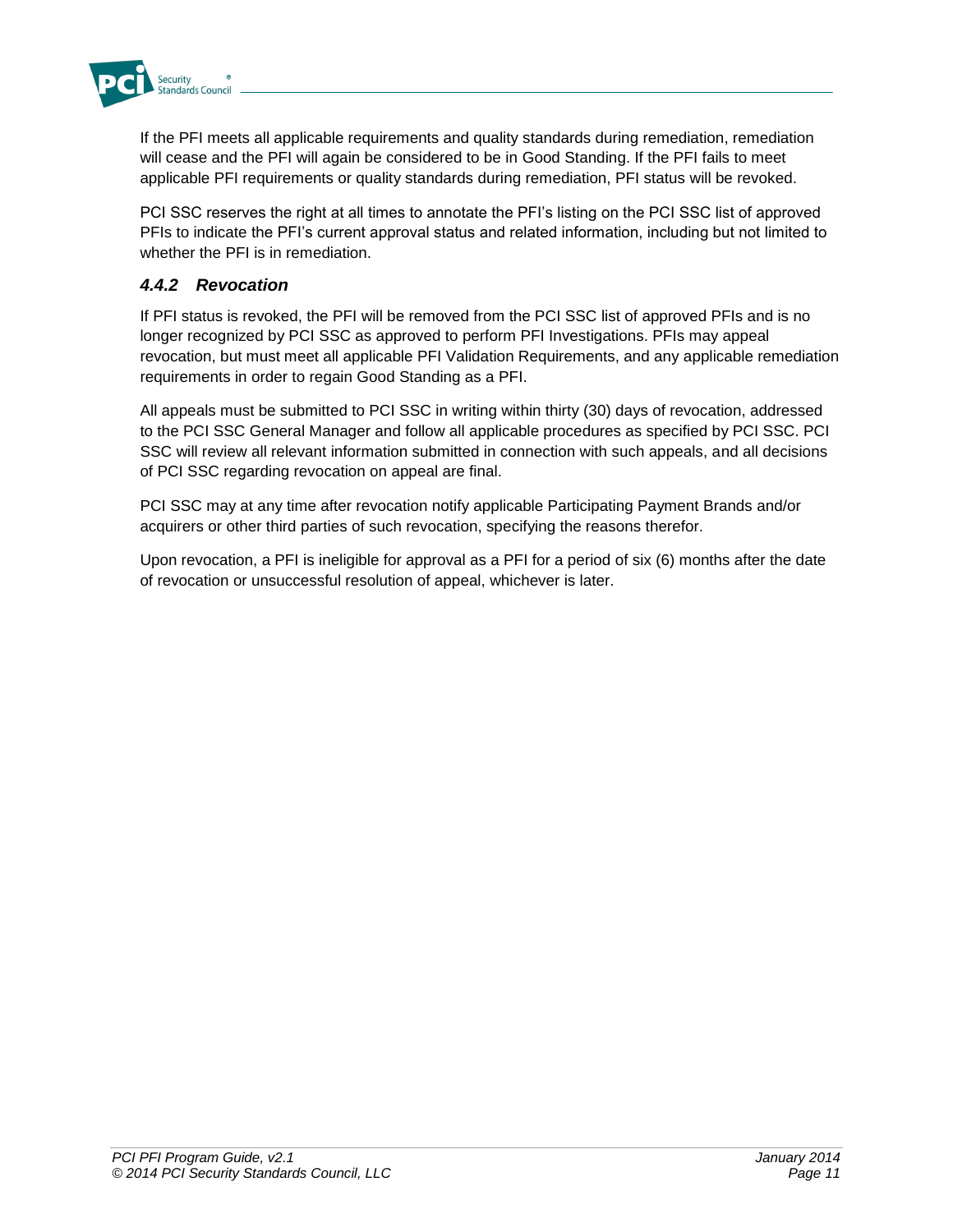

## **Appendix A: Forensic Investigation Guidelines**

In accordance with applicable Industry Rules, a Compromised Entity that stores, processes, or transmits payment card data and is the subject of a Security Issue must ensure that only a PCI Forensic Investigator approved under the PCI SSC PFI Program is engaged to perform a forensic investigation thereof. All PFIs are required to adhere to the following forensic investigation guidelines in all PFI Investigations. Compromised Entities can also use these guidelines to monitor the work of the PFI.

PFI Investigations must be conducted using the following scope and methodology:

- 1. The PFI will determine the scope of the forensic investigation and relevant sources of electronic evidence. This includes, but is not limited to:
	- Assessment of all external and internal connectivity points within each location involved.
	- Assessment of network access controls between compromised system(s) and adjacent and surrounding networks.
- 2. The PFI will acquire electronic evidence from the Compromised Entity's host and network-based systems.
	- **If the forensic investigation is conducted onsite at the Compromised Entity's premises, both** hard drive and volatile memory acquisition must be performed by either recognized law enforcement agencies or the PFI.
	- **If the forensic investigation is being done remotely, the PFI must assess the Compromised** Entity's environment to determine whether connectivity allows for acquiring evidence over the Internet. If evidence is to be collected remotely the PFI must use a secure connection (secure tunnel only back to the PFI's IP address). If remote evidence acquisition is not possible the PFI must instruct the Compromised Entity to ship evidence to the PFI. The PFI must ensure the Compromised Entity follows defined preservation guidelines so as not to corrupt the evidence.
- 3. All potential electronic evidence must be preserved on a platform suitable for review and analysis by a court of law, if applicable.
- 4. Forensically examine electronic evidence to find cardholder data and establish an understanding of how the compromise or other Security Issue may have occurred.
- 5. Verify that cardholder data is no longer at risk and/or has been removed from the environment.
- 6. Verify that the Compromised Entity has contained the incident.
- 7. The PFI must use the PCI SSC-approved PFI Report templates for each PFI Investigation and provide all required reports to all applicable parties as required in accordance with the *PFI Program Guide.* Additionally, the PFI must make all draft PFI Reports and PFI Investigation work papers available to affected Participating Payment Brands upon request.
- 8. The PFI must include in its contracts with Compromised Entities provisions ensuring the PFI's authority to provide all final and draft PFI Reports and PFI Investigation work papers to affected Participating Payment Brands and acquirers as required herein or in the *PFI Program Guide* at the same time as the report is sent to the Compromised Entity, in each case without any further authorization of such Compromised Entity. Additionally, each such contract must require the Compromised Entity to acknowledge and agree that the investigation is being carried out as part of the PFI Program, that all PFI Report information shall be shared with affected Participating Payment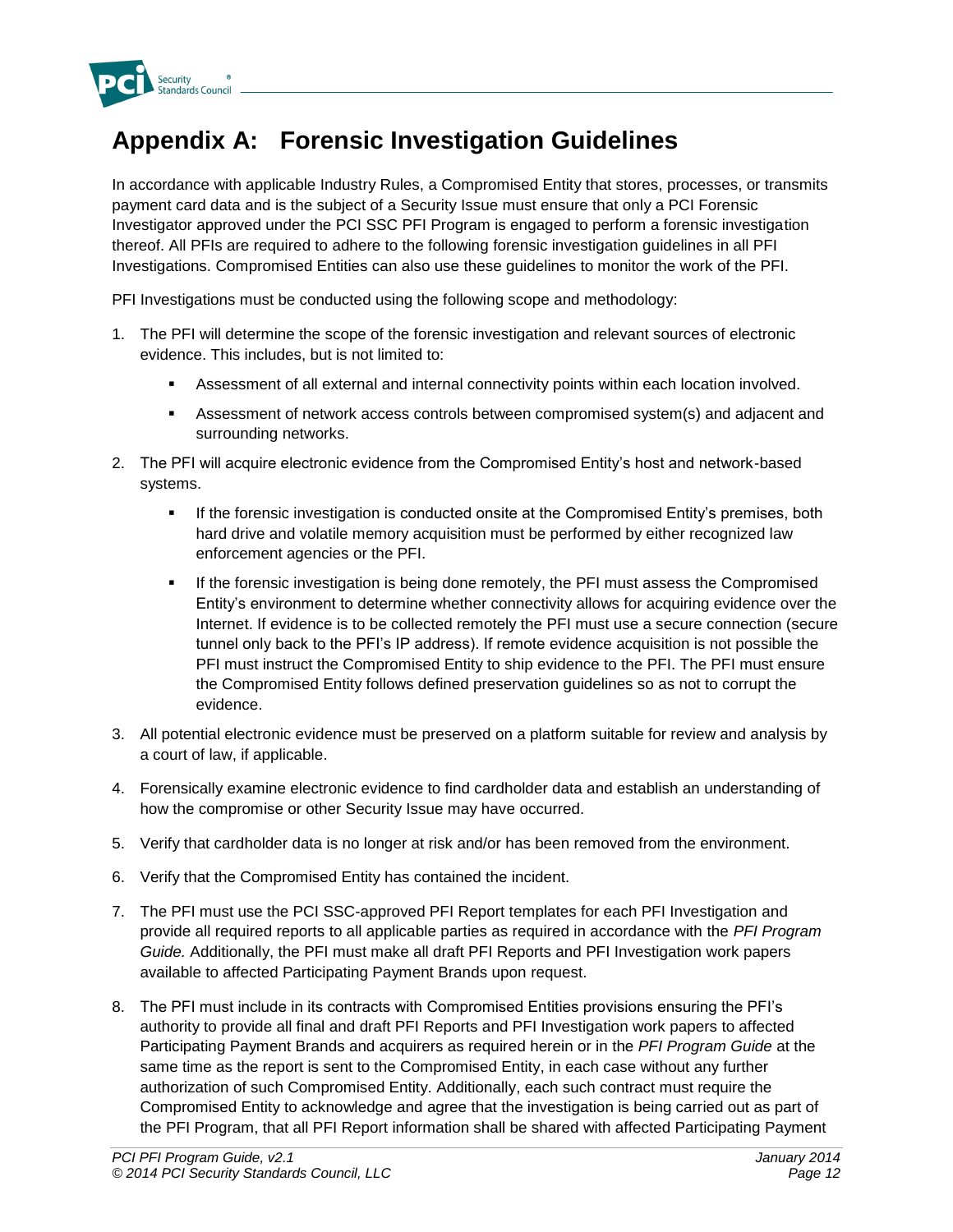

Brands throughout the investigation and that the investigation is not to be directed or controlled in any way by the Compromised Entity.

- 9. The PFI must ensure that all forensic reports generated in connection with its PFI Investigations are its own independent work product, not altered to exclude any factual evidence found, and contain no material omissions.
- 10. Perform external and internal vulnerability scans, including network and application scans. Determine and describe the type of processing environment (check all that apply):
	- Processor connected directly to the Participating Payment Brands
	- **Participating Payment Brand direct-connect processor**
	- **Issuer only**
	- **Acquirer only**
	- **Both issuer and acquirer**
	- **Pre-paid issuer**
	- **Third-party processor**
	- Merchant
	- **Other**
- 11. Check and determine cardholder data that is at risk. This includes:
	- Identifying the total number of accounts impacted for each payment brand.
	- List of associated account information at risk:
		- Full magnetic-stripe data (e.g., Tracks 1 and 2)
		- PIN blocks and clear-text PINs. To identify potential presence of PIN blocks, also look for the PIN block format code field (see Account Data Layout Format*, PIN Security Requirements Report Template For PFI Investigations,* for more information)
		- CAV2, CID, CVC2, CVV2
		- Account number
		- Expiration date
		- Cardholder name
		- Cardholder address
		- Cardholder e-mail address
		- Other relevant data elements, excluding personally identifiable information
	- The PFI must examine all potential locations, including payment applications, to determine if full magnetic-stripe data, CAV2, CID, CVC2, CVV2, and/or PIN blocks are stored (whether encrypted or unencrypted) on production, backups, tables, development, test, software engineer, and administrator's machines.
	- **The PFI must also check volatile memory for cardholder data, if an onsite investigation is** undertaken.
	- **If malware was used to capture cardholder data, the PFI must review any malware output** logs and validate whether cardholder data was captured and stored.
	- The PFI must perform malware analysis and document technical findings on the forensic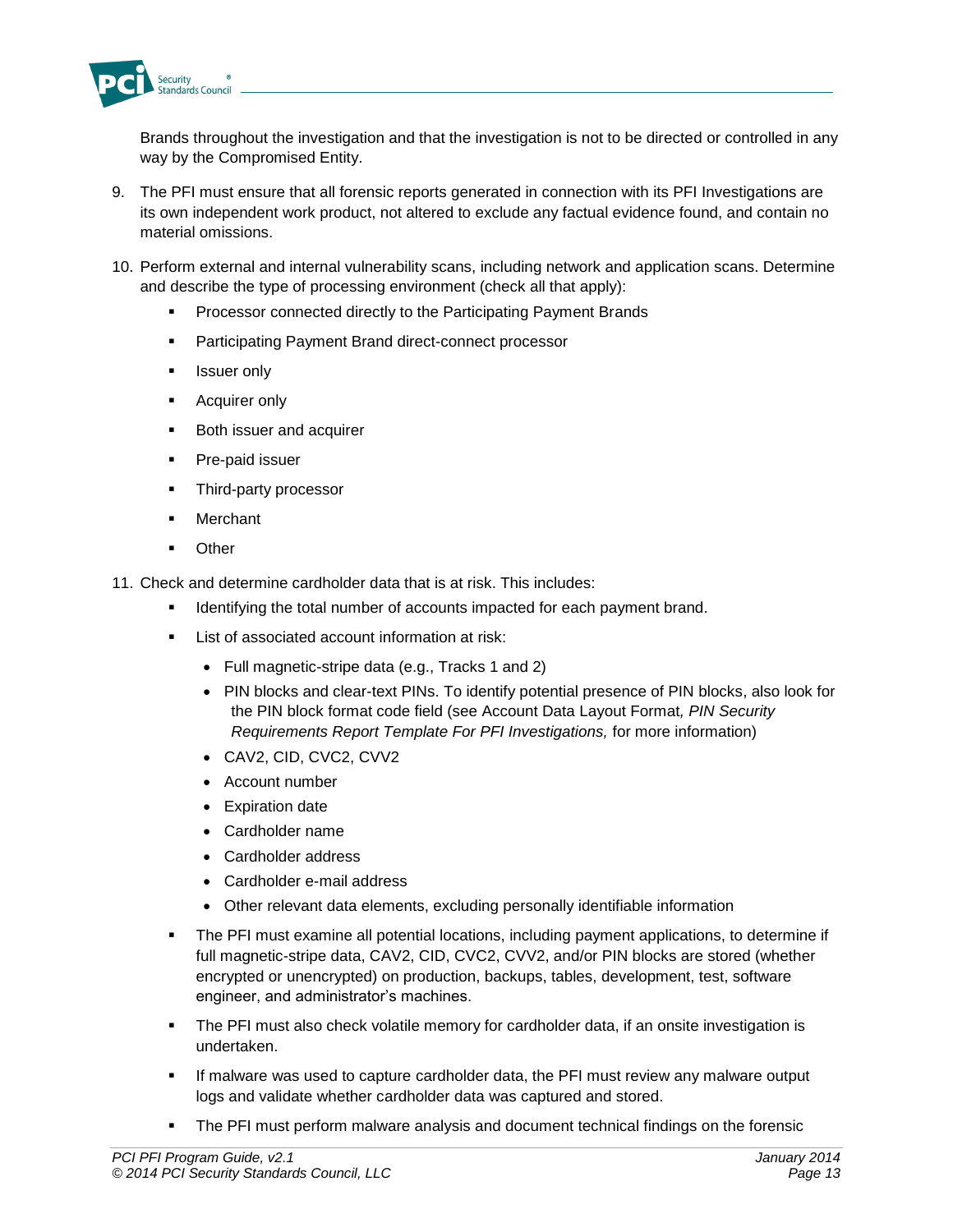

report.

- Other logs that must be reviewed include the following:
	- Server
	- Application
	- Transaction
	- Troubleshooting
	- Debug
	- Exception or error files
	- **•** Firewall
	- Antivirus
	- $\cdot$  IDS
	- $\cdot$  IPS
	- Windows Event Logs
	- Remote Access
- The PFI must provide at risk account information to the affected Participating Payment Brands .
- 12. Determine timeframe of accounts at risk. For example:
	- How long accounts were stored on the system(s).
	- The transaction date(s) of accounts stored on the system(s).
- 13. Perform incident validation and assessment. This includes:
	- **Establishing how the compromise or other Security Issue occurred.**
	- **If Identifying the source of the Security Issue.**
	- **•** Determining the window of system vulnerability. This is defined as the frame of time in which a weakness(s) in an operating system, application or network could be exploited by a threat to the time that weakness(s) is properly remediated.
	- **Determining whether any cryptographic keys have been exposed or compromised.**
	- Reviewing the entire debit and/or credit processing environment to identify all compromised or affected systems; considering the e-commerce, corporate, test, development, production systems, VPN, modem, DSL, cable modem connections, and any third-party connections.
	- **IDENTIFY IDENTIFY IS A PAYMENT PAYMENT BRANDS** affected.
	- **If applicable, review endpoint security of the Participating Payment Brands Participating** Payment Brands and determine risk.
	- **IDENT IS A THE DATE (S) THAT ACCOUNTED ASSET ASSET** interpred out of the network by the intruder or malware.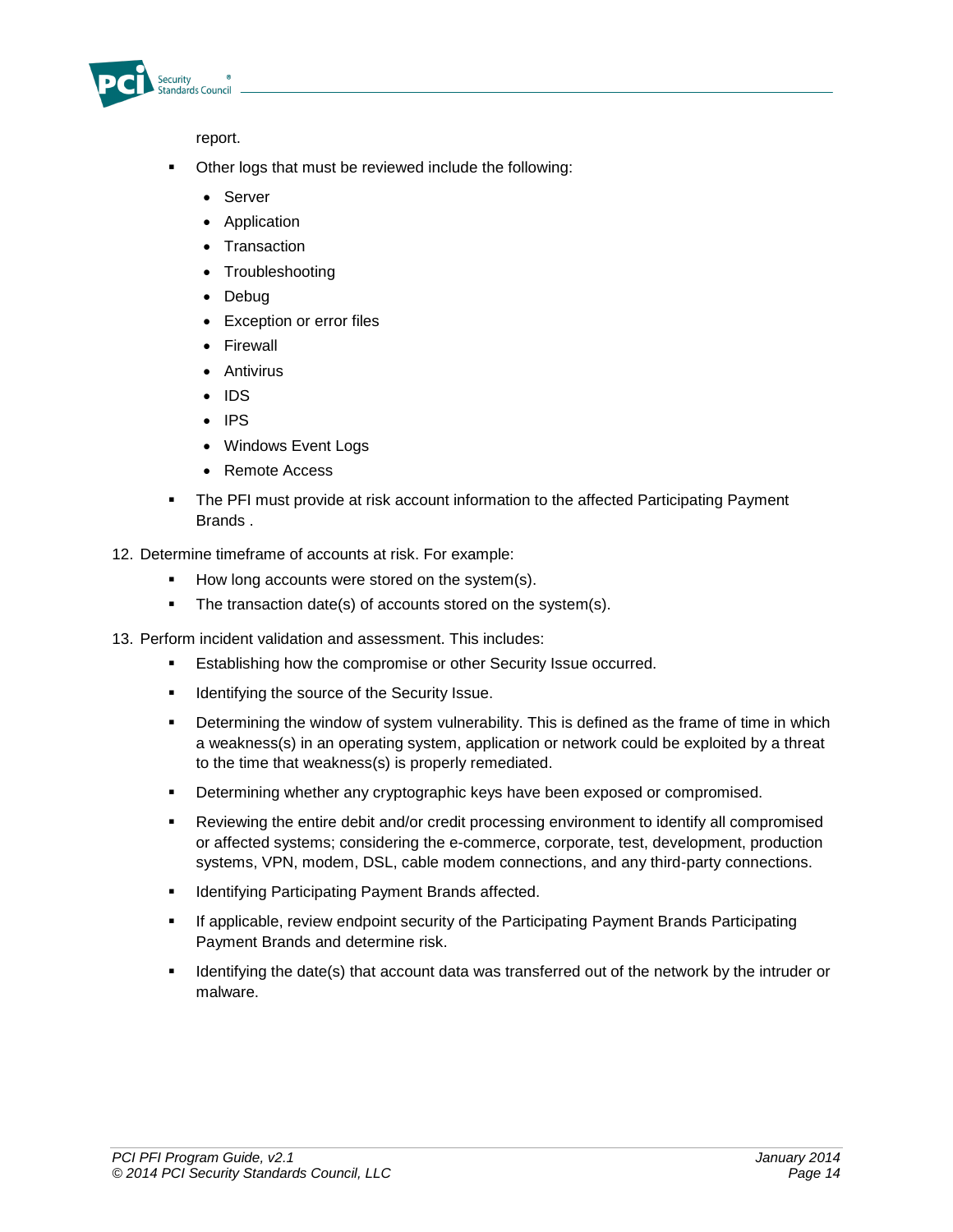

 Recovering the files with account data that was transferred out of the network by the intruder or malware.

*Note: It is critical for the PFI not to access external systems that may have been used by the hacker as dump sites. The PFI must work with appropriate law enforcement prior to accessing non-Compromised Entity systems*

- I Identifying date(s) when the entity began using the payment application, version number and vendor. Determine whether the payment application is PA-DSS compliant.
- **IDENTIFY IS A UP THE IDENT IS A UP THE INCORDED IS A UP THE ISL** wender the ldentity engaged by the Compromised Entity to support the payment application.
- **If all identifying the date(s), if available, when the entity installed a patch or an upgrade to no** longer retain prohibited data.
- Identifying the date(s) that malware was installed on the system, if applicable.
- **IDENTIFY IDENTIFY IDENTIFY IS NOTEN THE MATH IDENTIFY ASSET IS A LOCAL FOR** FOR SUPPORTHION As Identifying the date(s) when malicious code, such as packet sniffer and/or key logger, was activated to capture payment card data on the network and system. The PFI must include date(s) of when malware was de-activated.
- Determining the window of intrusion. This is the first confirmed date that the intruder or malware entered the system to the date of containment
- 14. Determine what PCI Standards and related requirements apply:
	- PCI DSS
	- **PCI PTS Security Requirements**
	- **PCI POS PTS Security Requirements**
	- **PCI Encrypting PIN PAD (EPP) Security Requirements**
	- **PA-DSS**
	- **P2PE Standard**
- 15. If malware or bad IPs are identified in the compromise, the PFI must submit the malware code and bad IPs via a secure distribution to the applicable Participating Payment Brands.
- 16. Provide detailed analysis and feedback regarding all inconclusive PFI Investigations and the PFI's good-faith opinion as to the reason(s) each such investigation was inconclusive.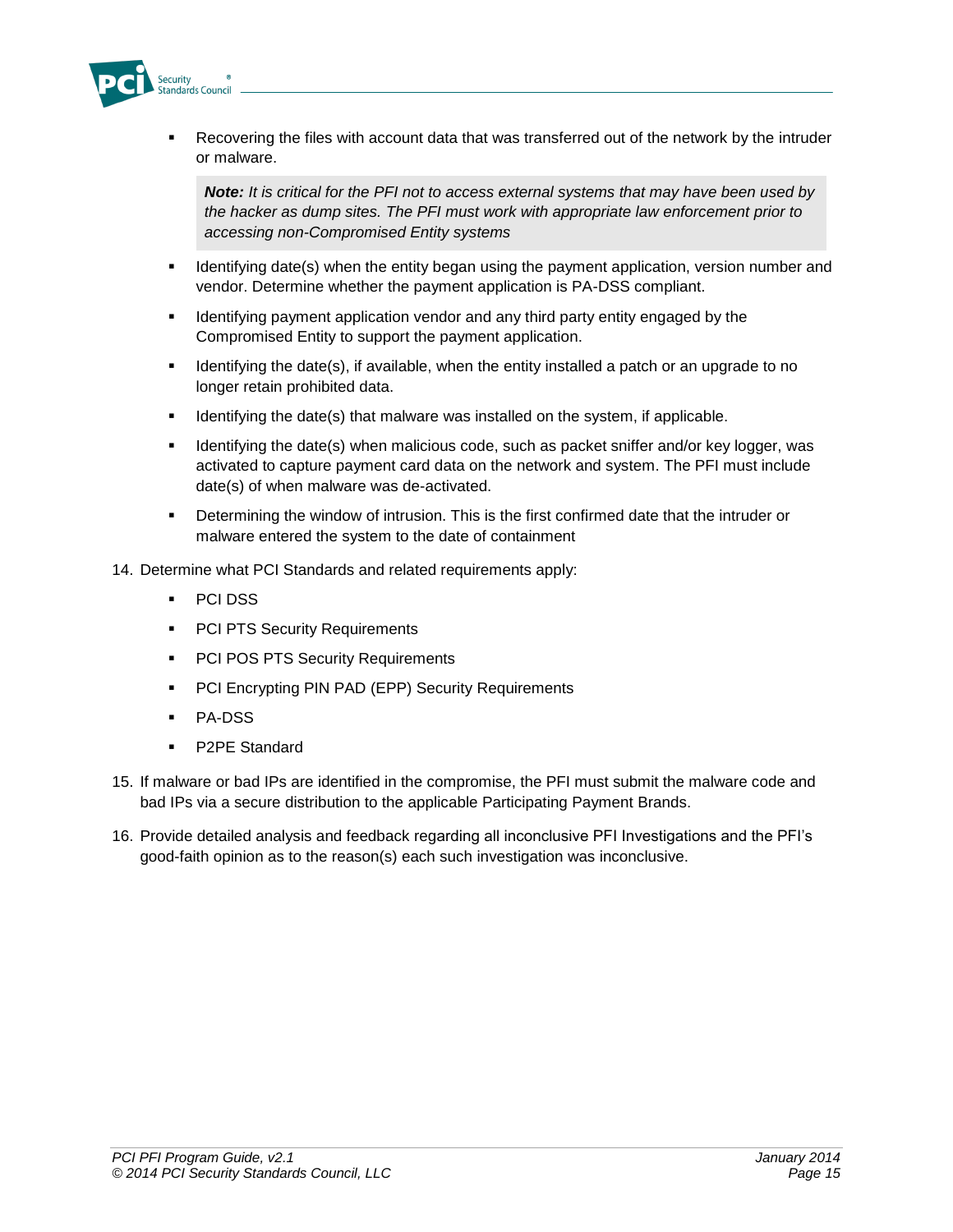

## **Appendix B: Evidence Handling**

### **Definitions**

For the purposes of this document, "evidence" encompasses both digital and physical evidence unless stated otherwise.

Digital evidence can be defined as information transmitted or stored in a binary form, including the storage device if applicable, which may be examined in relation to a crime or civil action directly or indirectly involving computers and or digital storage media devices. Digital evidence may also incorporate a variety of logs (to include but not limited to event, system, security, firewall, audit, access, etc.) used to monitor events contained within computer systems or computer infrastructures**.** 

Physical evidence is defined as any evidence that is not included in the above digital evidence definition such as documents, photographs, case notes, etc…that are applicable to the data compromise event being investigated.

### **Minimum Standards for Evidence Collection**

Organizations must:

- Have clearly written standards and procedures for identifying, collecting, handling and preserving the integrity of evidence gathered during PFI Investigations.
- Have documentation that employees handling evidence are aware of the organization's policies and procedures.
- Have documented procedures, advice, and guidance for Compromised Entities to follow if remote data acquisition is used
- **Provide a list of forensic tools and/or applications used to acquire evidence, including software** versions and dates implemented into service.
- Establish and comply with procedures regarding how all types of digital evidence are acquired so as to not change, manipulate, contaminate or destroy original evidence.
- Provide a secure area for storage of evidence and a dedicated, controlled facility for storage and analysis.
- **Provide documentation of how evidence collection is validated, documentation establishing that** forensic tools are being correctly used in accordance with accepted industry practice, and documentation of how the PFI validates the tools selected for the type of examination being conducted.
- Document any failed attempts to acquire evidence and the reason(s) why such failures occurred.
- Ensure organizational employees collecting evidence are proficient in use of the tools being used for each PFI Investigation. Such proof shall be documented and retained by the organization for a period of at least three years.
- Have in place a process for remedial training of employees who show or exhibit that forensic tools are being used in a manner not consistent with approved training regarding such tools.
- Meet all applicable laws and regulations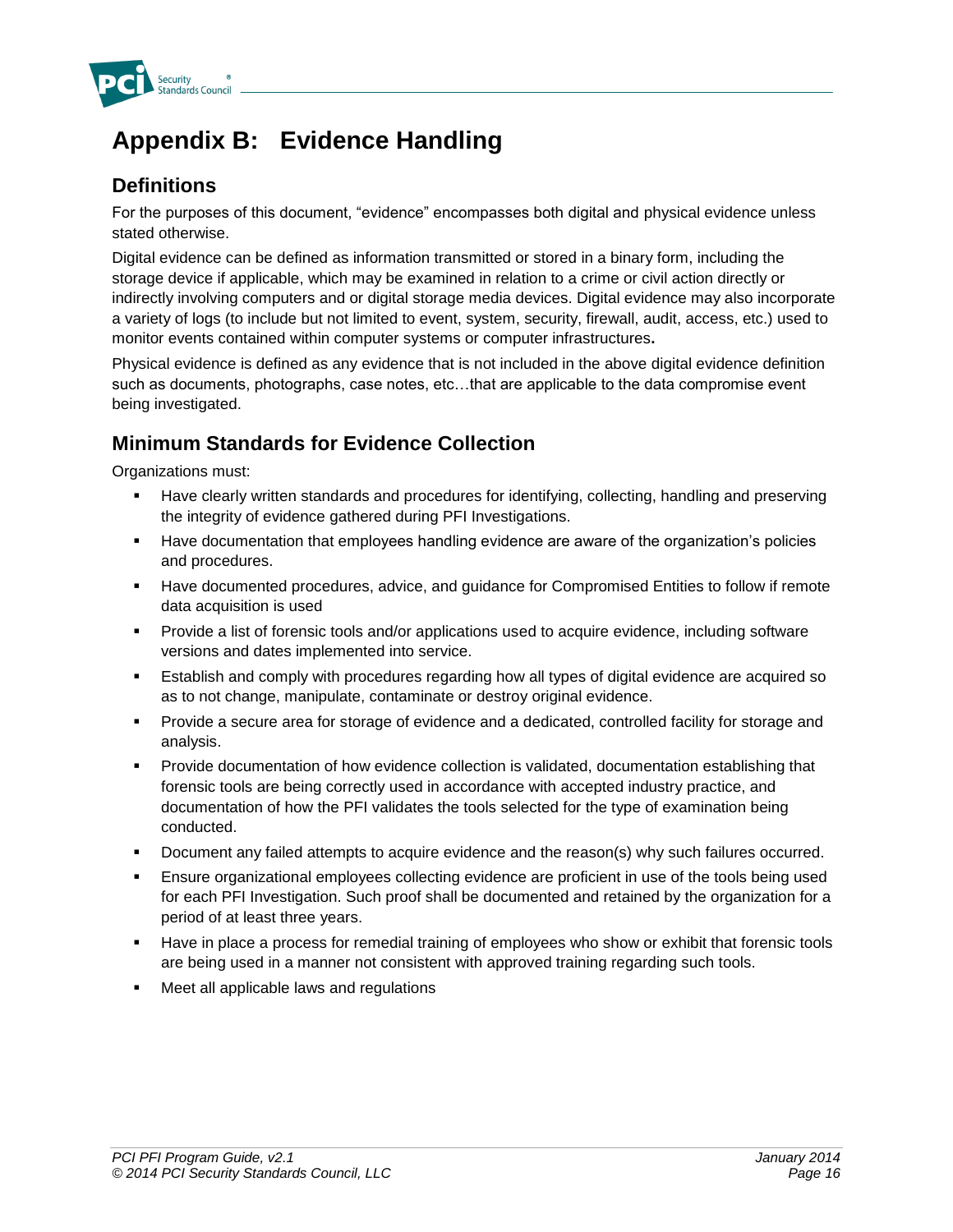

### **Evidence Auditing**

On a monthly basis, organizations will:

- **Inventory all evidence to ensure evidence is present, labelled, disposed/destroyed, etc.**
- **Review the storage facility and evidence safe/vault logs**
- Review and inventory existing forensic tools and kit to determine whether tools require updating

### **Chain of Custody**

Organizations must have policies and procedures documented and in an accessible location on chain of custody control. Organizations must document the integrity of all evidence under its control. At a minimum, procedures must address the following:

- **How evidence is marked**
- **How evidence is stored under proper seal**
- The meeting of all applicable laws and regulations
- Evidence custodian(s) responsible for inventory, proper storage, custody of keys, etc.
- **Audit log that includes the following:** 
	- Identifying information (e.g., the location, serial number, model number, hostname, media access control (MAC) address, IP address of a system, hash value)
	- Name, title, and phone number of each individual clearly documented who collected or handled the evidence during the investigation
	- Time and date (including time zone) of each occurrence of evidence collection or handling
	- Location where the evidence is stored
	- An accounting for evidence at all times: Whenever evidence is transferred from person to person, chain of custody forms must detail the transfer and include each party's signature.

#### **Evidence Handling**

Organizations must have policies and procedures which manage the preservation of evidence. At a minimum, procedures must include the following:

- **Log all evidence and including description, dates, and times.**
- Document any activity on the computer, components, or devices.
- Take photographs of system configuration, network connections, etc. if an onsite investigation is undertaken.
- **Label all evidence applicable to each specific case/event.**
- Secure evidence according to organization's policy pending computer forensic analysis.
- **Perform analysis on forensic copies of evidence.**
- Pack all digital evidence in antistatic packaging using only approved and accepted bagging and containers.
- Label all containers used to package and store evidence clearly and properly.

Transportation of evidence, including that collected remotely, must be consistent with accepted procedures within the forensics community as to not cause damage to the collected evidence. Some recommendations may include: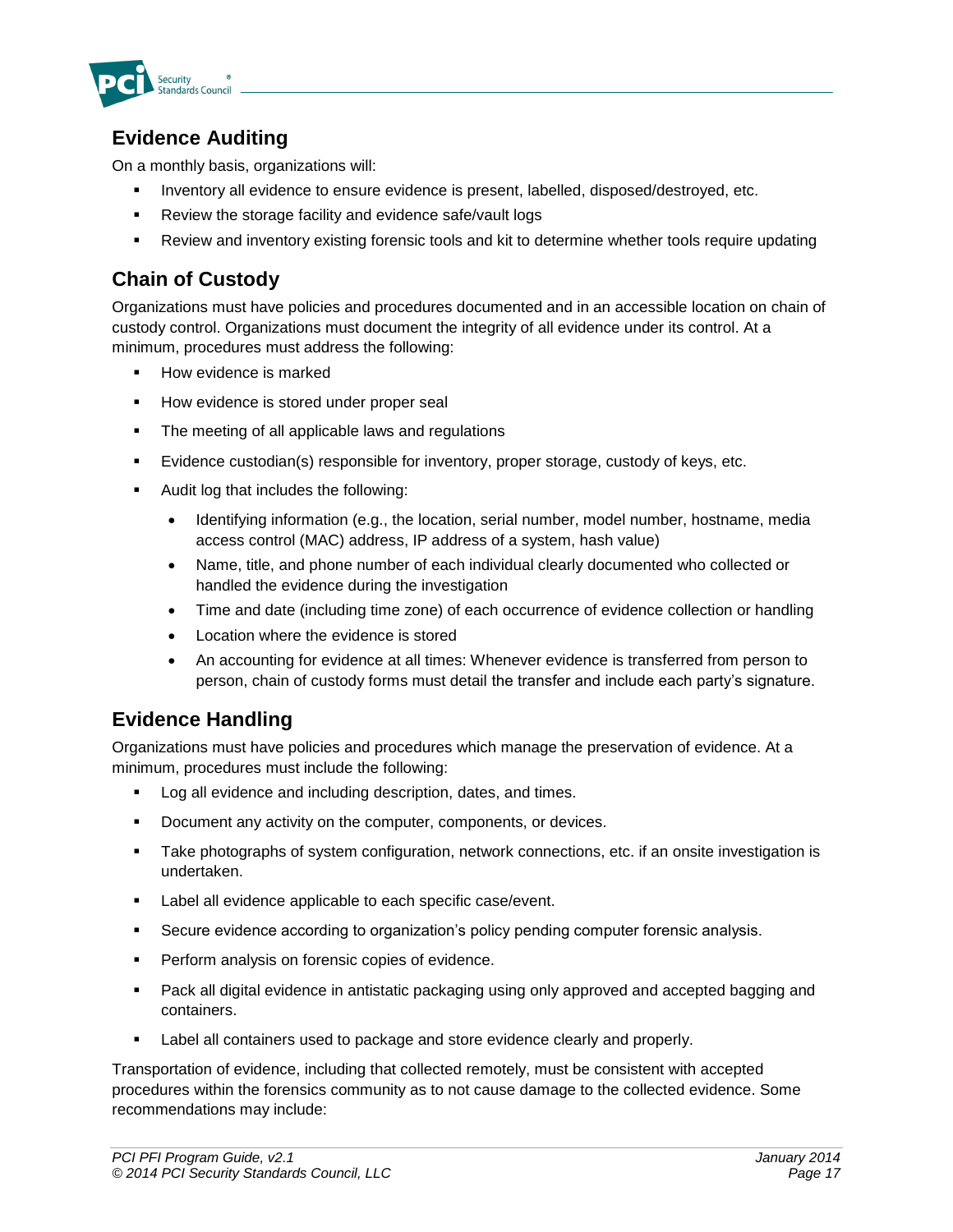

- Keep digital evidence away from magnetic fields such as those produced by radio transmitters, speaker magnets, and magnetic mount emergency lights. Other potential hazards that the first responder must be aware of include seat heaters and any device or material that can produce static electricity.
- Avoid keeping evidence in a vehicle for prolonged periods of time. Heat, cold, and humidity can damage or destroy evidence.
- **E**nsure that computers and electronic devices are packaged and secured during transportation to prevent damage from shock and vibration.
- Document the transportation of the evidence and maintain the chain of custody on all evidence transported.
- Ensure that examination of evidence is not performed on a computer connected to an infrastructure with Internet access.
- Take all reasonable steps to ensure the admissibility of evidence in connection with criminal and other legal proceedings in accordance with applicable jurisdictional requirements.

#### **Preservation of Evidence**

Organizations must have a dedicated storage facility for digital evidence so as to preserve and maintain evidence from any change. Recommendations include:

- Use a climate-controlled environment not subject to extreme temperature or humidity, no exposure to magnetic fields, moisture, dust, vibration, or any other elements which may damage or destroy evidence.
- Lab facilities must be physically secured with restricted access to avoid unauthorized access to the evidence.
- Facility must contain evidence safe or vault to prevent unauthorized access.

#### **Disposal/Destruction of Evidence**

Organizations must have clearly written standards and defined procedures for disposal and destruction of evidence.

Organizations performing digital forensics for the purposes of a computer forensics investigation shall dispose of evidence as applicable to local, State, Federal, and/or National laws governing disposal of such evidence. The duty for disposal and destruction is the onus of the organization; however it is recommended that all evidence be held for at least one year from completion of the case unless required by applicable law of the region/country in which the Security Issue occurred.

When disposal/destruction is approved for physical or digital evidence, the organization shall use an industry-approved standard such as NIST, FIPS, etc.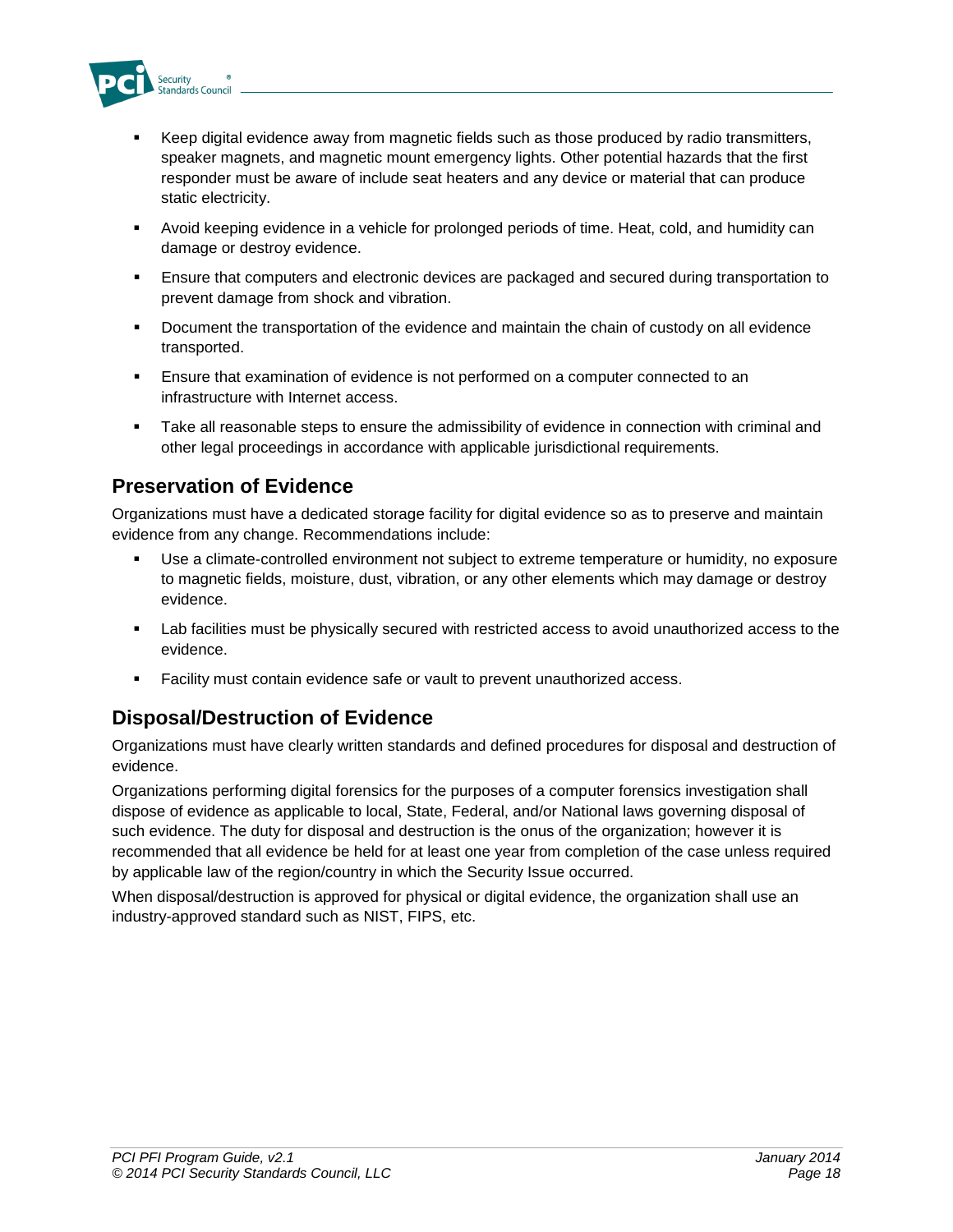

#### **Auditing of Evidence Policies and Procedures and Case Investigations**

Periodic audits, along with day-to-day review of forensic reports, provide an effective means to ensure that quality is being achieved and implemented in work product. Audits also ensure that forensic examiners perform work in a manner consistent with the policies and procedures of the organization. In compliance with this criteria,

- Each completed case must be reviewed by a peer or supervisor with knowledge of forensic examinations.
- Lab policies and procedures must be reviewed at least once a year to validate whether current and applicable to the lab.
- **An audit of the laboratory and examiners must be conducted by using accepted standards and** criteria by a recognized computer forensics body to ensure compliance and quality.
- Documentation of the audit and reviews must be retained for at least one calendar year or in accordance with laboratory standards.
- If compliance or performance issues are located in a case or lab audit, a process must be in place to remediate or rectify the findings so as to ensure the lab operates in accordance to the lab Policies and Procedures.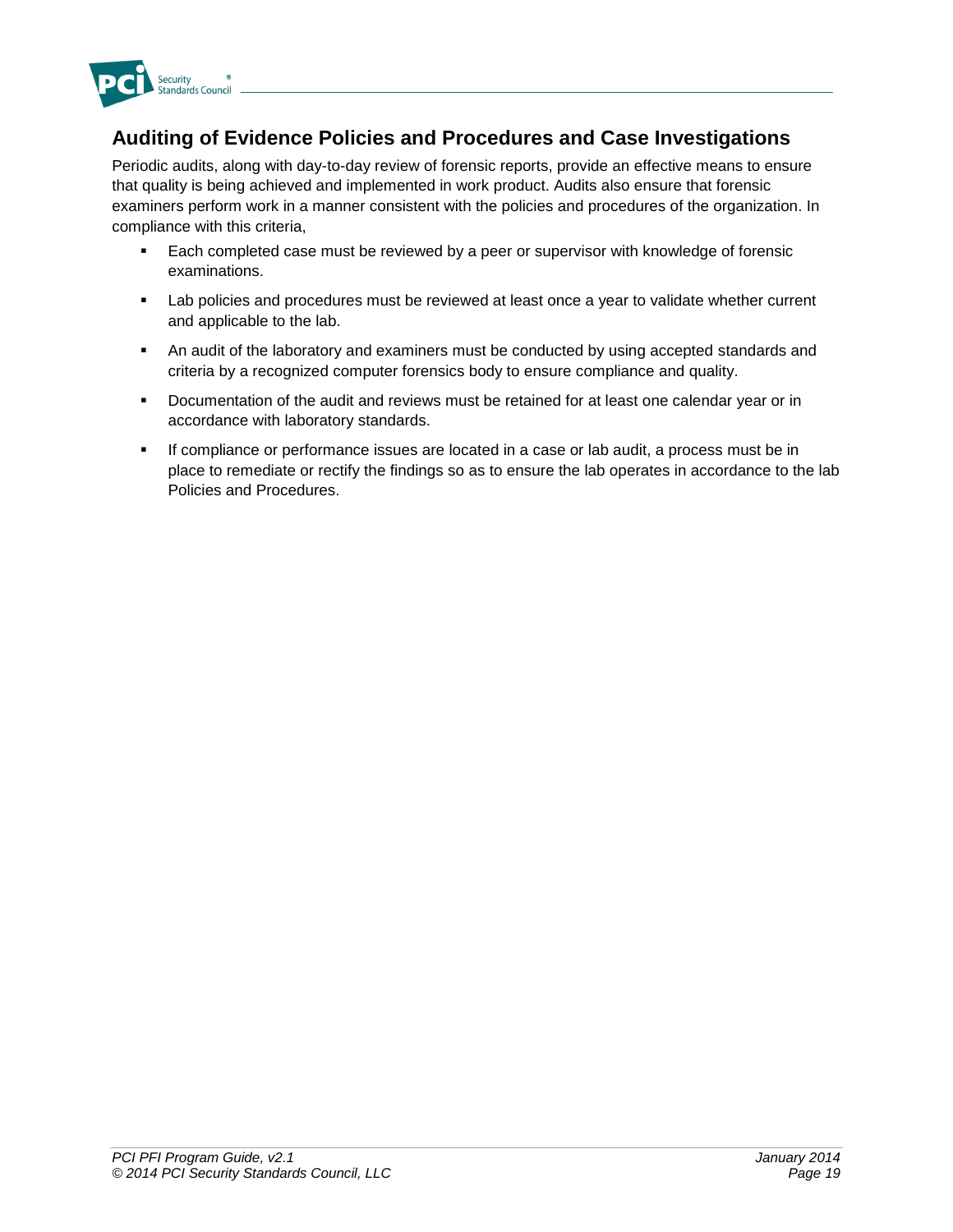

## **Appendix C: Glossary of Terms**

The terms set forth below, when used in the *PFI Program Guide,* shall have the definitions set forth below, regardless of whether capitalized. When used in the *PFI Program Guide,* terms defined in the *PFI Supplement* or *QSA Validation Requirements* and not defined in the *PFI Program Guide* (including this Appendix) shall have the meanings ascribed to them in the *PFI Supplement* or *QSA Validation Requirements,* as applicable.

| <b>Term</b>                             | <b>Definition</b>                                                                                                                                                                                                                                                                                                                                                                                                                                                                                                                                                                                                                                                                                                                  |  |
|-----------------------------------------|------------------------------------------------------------------------------------------------------------------------------------------------------------------------------------------------------------------------------------------------------------------------------------------------------------------------------------------------------------------------------------------------------------------------------------------------------------------------------------------------------------------------------------------------------------------------------------------------------------------------------------------------------------------------------------------------------------------------------------|--|
| 802.11                                  | IEEE 802.11 is a set of standards for wireless local area network (WLAN)<br>computer communication, developed by the IEEE LAN/MAN Standards Committee<br>(IEEE 802) in the 5 GHz, 3.6 GHz and 2.4 GHz public spectrum bands.                                                                                                                                                                                                                                                                                                                                                                                                                                                                                                       |  |
| <b>Acquirer</b>                         | Financial institution that enters into agreements with merchants to accept a<br>Participating Payment Brand's branded cards as payment for goods and services.<br>Commonly referred to as the "merchant bank."                                                                                                                                                                                                                                                                                                                                                                                                                                                                                                                     |  |
| <b>Agent</b>                            | Any contractor, including third-party processors and servicers, whether a client or<br>non-client, engaged by a client to provide services or act on its behalf in<br>connection with the Participating Payment Brands' payment services.                                                                                                                                                                                                                                                                                                                                                                                                                                                                                          |  |
| <b>Approving</b><br>Organization        | Refers PCI SSC or such other organization as PCI SSC may from time to time<br>designate to review and approve entities as PFIs for purposes of participation in<br>the PFI Program.                                                                                                                                                                                                                                                                                                                                                                                                                                                                                                                                                |  |
| Authentication                          | The process of verifying the true origin or nature of the sender and/or the<br>integrity of the text of a message.                                                                                                                                                                                                                                                                                                                                                                                                                                                                                                                                                                                                                 |  |
| <b>Authorization</b>                    | A process by which an issuer approves a transaction for a specified amount with a<br>merchant.                                                                                                                                                                                                                                                                                                                                                                                                                                                                                                                                                                                                                                     |  |
| <b>Card Verification</b><br>Value (CVV) | A unique three-digit "check number" encoded on the magnetic stripe of all valid<br>cards. The number is calculated by applying an algorithm (a mathematical<br>formula) to the stripe-encoded account information, and is verified online at the<br>same time that a transaction is authorized. Referred to as CAV, CVC, CVV, or<br>CSC depending on Participating Payment Brand. The following list provides the<br>terms for each card brand:<br>CAV - Card Authentication Value (JCB)<br>$\blacksquare$<br>CVC - Card Validation Code (MasterCard)<br>$\blacksquare$<br>CVV - Card Verification Value (Visa and Discover)<br>$\blacksquare$<br>CSC - Card Security Code (American Express)<br>٠                                 |  |
|                                         | Note: The second type of card validation value or code is the three-digit value<br>printed to the right of the credit card number in the signature panel area on the<br>back of the card. For American Express cards, the code is a four-digit,<br>unembossed number printed above the card number on the face of all payment<br>cards. The code is uniquely associated with each individual piece of plastic and<br>ties the card account number to the plastic. The following provides an overview:<br>CID - Card Identification Number (American Express and Discover)<br>٠<br>CAV2 - Card Authentication Value 2 (JCB)<br>٠<br>CVC2 - Card Validation Code 2 (MasterCard)<br>٠<br>CVV2 - Card Verification Value 2 (Visa)<br>п |  |
| <b>Cardholder</b>                       | The person or entity whose name is embossed or printed on the face of a card or<br>encoded on the magnetic stripe.                                                                                                                                                                                                                                                                                                                                                                                                                                                                                                                                                                                                                 |  |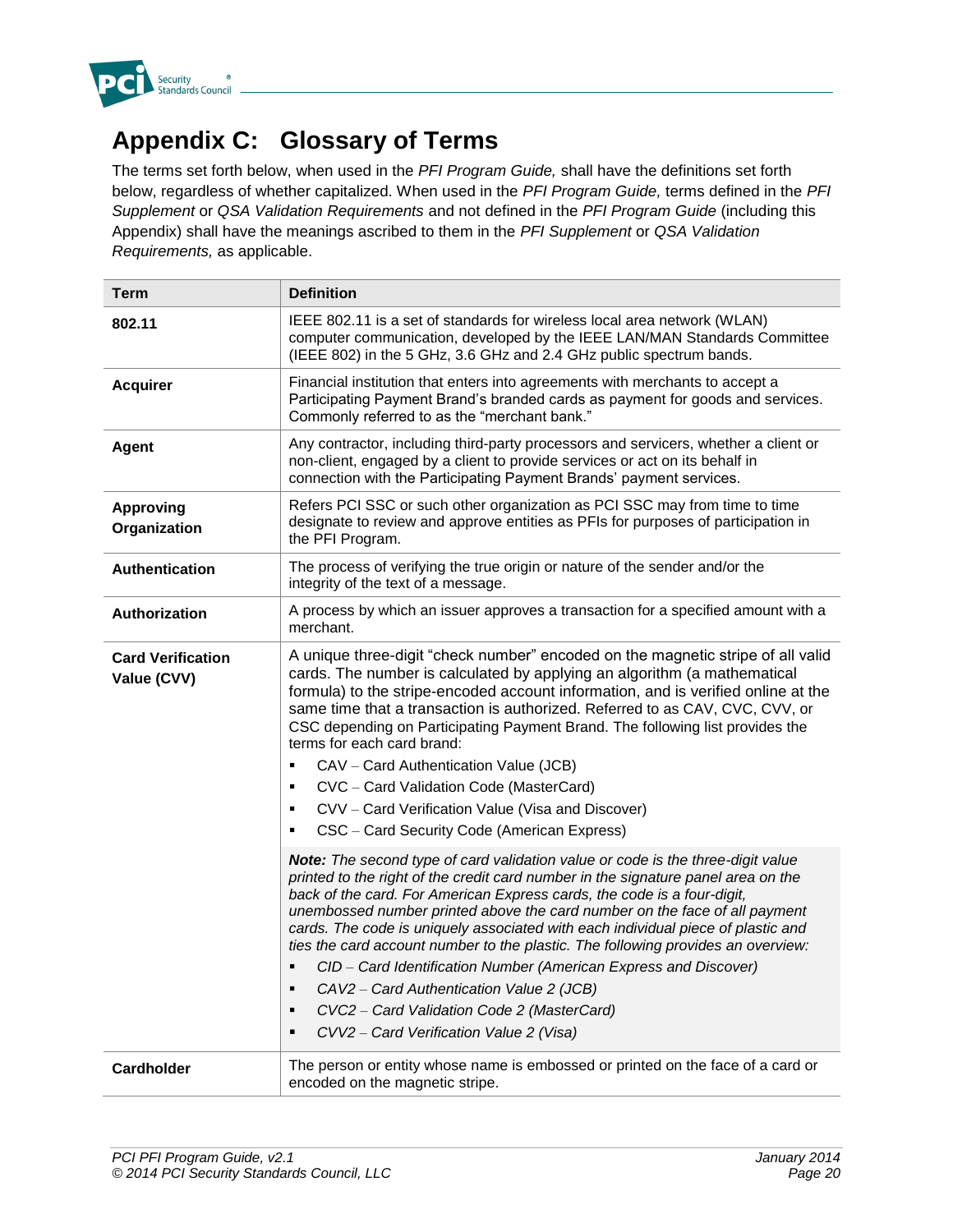

| Term                                        | <b>Definition</b>                                                                                                                                                                                                                                                                                                                                                                                                                                  |
|---------------------------------------------|----------------------------------------------------------------------------------------------------------------------------------------------------------------------------------------------------------------------------------------------------------------------------------------------------------------------------------------------------------------------------------------------------------------------------------------------------|
| <b>Cardholder Data</b>                      | Defined in the PCI DSS Glossary of Terms, Abbreviations and Acronyms                                                                                                                                                                                                                                                                                                                                                                               |
| <b>Common Point of</b><br><b>Purchase</b>   | Refers to the location of a legitimate transaction (usually a purchase or cash<br>advance transaction) common to a number of accounts involved in a fraud scheme<br>of similar character. The "common point of purchase" is assumed to be the point of<br>compromise.                                                                                                                                                                              |
| Compromise                                  | Process that exposes cardholder account information to third parties, placing<br>cardholders at risk of fraudulent use.                                                                                                                                                                                                                                                                                                                            |
| <b>Compromised Entity</b>                   | A merchant, service provider, financial institution or other entity that: processes,<br>stores or transmits Cardholder Data, is required to comply with any PCI Standard,<br>and is at the time in question required pursuant to Industry Rules to undergo a PFI<br>Investigation of a specific Security Issue by a PFI.                                                                                                                           |
| <b>Cryptographic Key</b>                    | A parameter used in conjunction with a cryptographic algorithm that determines:<br>The transformation of plain-text data into ciphertext data,<br>٠<br>The transformation of ciphertext data into plain-text data,<br>٠<br>A digital signature computed from data,<br>٠<br>The verification of a digital signature computed from data,<br>٠<br>An authentication code computed from data, or<br>٠<br>An exchange agreement of a shared secret<br>٠ |
| <b>Electronic Commerce</b><br>or e-commerce | The purchase of goods and services over the Internet without a paper transaction<br>between buyer and seller.                                                                                                                                                                                                                                                                                                                                      |
| <b>Encryption</b>                           | An online data security method that scrambles data so that it is difficult to interpret<br>without a corresponding decryption key.                                                                                                                                                                                                                                                                                                                 |
| <b>Entity</b>                               | An organization that stores, processes, or transmits account information. Typically<br>the victim in a compromise. Also refers to any payment industry organization that<br>must be PCI DSS compliant.                                                                                                                                                                                                                                             |
| <b>Event</b>                                | Refers to a single event of a known or suspected data compromise. It is used<br>interchangeably with the term "incident."                                                                                                                                                                                                                                                                                                                          |
| <b>Financial Institution</b>                | A financial institution that issues payment cards and/or acquires merchant<br>transactions on behalf of a Participating Payment Brand.                                                                                                                                                                                                                                                                                                             |
| <b>Hacker</b>                               | A person who deliberately logs on to other computers by circumventing the<br>security system. This is sometimes done to steal valuable information or to cause<br>damage that might be irreparable.                                                                                                                                                                                                                                                |
| <b>IEEE</b>                                 | The Institute of Electrical and Electronics Engineers, Inc., an international non-<br>profit, professional organization for the advancement of technology.                                                                                                                                                                                                                                                                                         |
| <b>Incident</b>                             | Refers to each single occurrence of known or suspected data compromise. It is<br>used interchangeably with the term "event."                                                                                                                                                                                                                                                                                                                       |
| <b>Industry Rules</b>                       | Defined in Section 1.1 of the PFI Program Guide.                                                                                                                                                                                                                                                                                                                                                                                                   |
| <b>Issuer</b>                               | A financial institution that issues Participating Payment Brand card products.                                                                                                                                                                                                                                                                                                                                                                     |
| <b>Magnetic Stripe</b>                      | A strip of magnetic tape located on the back of all bankcards. The magnetic stripe<br>is encoded with identifying account. On a valid card, the account information on<br>the magnetic stripe matches similar embossed information located on the front of<br>the card.                                                                                                                                                                            |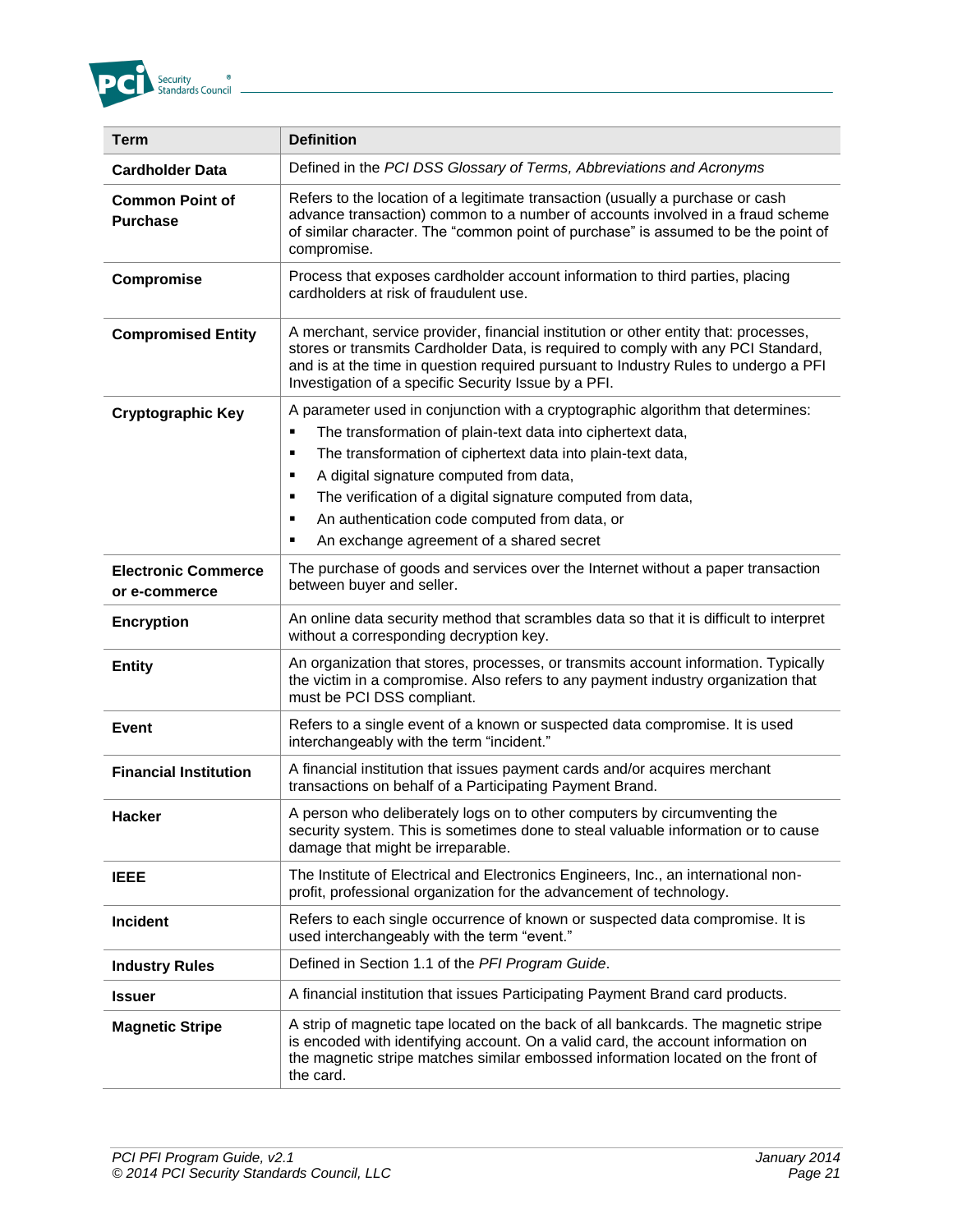

| <b>Term</b>                                                                                                                       | <b>Definition</b>                                                                                                                                                                                                                                                                                                                                         |
|-----------------------------------------------------------------------------------------------------------------------------------|-----------------------------------------------------------------------------------------------------------------------------------------------------------------------------------------------------------------------------------------------------------------------------------------------------------------------------------------------------------|
| <b>Merchant</b>                                                                                                                   | An entity that enters into a card acceptance agreement with an acquirer or<br>processor.                                                                                                                                                                                                                                                                  |
| <b>Merchant Bank</b>                                                                                                              | See "Acquirer."                                                                                                                                                                                                                                                                                                                                           |
| <b>PA-QSA Validation</b><br><b>Requirements</b>                                                                                   | Refers to the then-current version of the Payment Card Industry (PCI) Data<br>Security Standard QSA Validation Requirements-Supplement for Payment<br>Application Qualified Security Assessors (PA-QSA) (or successor document<br>thereto), as made publicly available by PCI SSC.                                                                        |
| <b>PAN</b>                                                                                                                        | Primary Account Number.                                                                                                                                                                                                                                                                                                                                   |
| <b>Participating Payment</b><br><b>Brand</b>                                                                                      | Refers to a global Participating Payment Brand or scheme that is also a limited<br>liability company member of PCI SSC, currently: American Express, Discover<br>Financial Services, JCB International, MasterCard Worldwide, Visa Inc., and/or<br>their respective affiliates.                                                                           |
| <b>Payment Application</b><br><b>Data Security</b><br><b>Standard (or "PA-</b><br>DSS")                                           | Refers to the then-current version of the Payment Card Industry (PCI) Payment<br>Application Data Security Standard Requirements and Security Assessment<br>Procedures (or successor document thereto), as made publicly available by PCI<br>SSC.                                                                                                         |
| <b>Payment Card</b><br><b>Industry Data Security</b><br><b>Standard (or "PCI</b><br>DSS")                                         | Refers to the then-current version of the Payment Card Industry (PCI) Data<br>Security Standard Requirements and Security Assessment Procedures (or<br>successor document thereto), as made publicly available by PCI SSC.                                                                                                                                |
| <b>Payment Card</b><br><b>Industry (PCI) PIN</b><br><b>Transaction Security</b><br><b>Requirements (or</b><br>"PTS Requirements") | A set of measures created for the safe transmission and processing of cardholder<br>PINs during ATM and point-of sale (POS) PIN-entry device (PED) transactions. All<br>participants in the payment processing chain that manage cardholder PINs and<br>encryption keys must be in full compliance with the PCI PIN Transaction Security<br>Requirements. |
| <b>PCI Forensic</b><br><b>Investigator or PFI</b>                                                                                 | Refers to a company, organization or other legal entity that is in compliance with all<br>PFI company Requirements (defined in the PFI Supplement) and has been<br>approved as a PFI by PCI SSC (or another Approving Organization, if applicable)<br>as a PFI. A list of PFIs can be obtained at www.pcisecuritystandards.org                            |
| <b>PCI SSC</b>                                                                                                                    | Refers to PCI Security Standards Council, LLC, an open global forum, launched in<br>2006, that develops, manages, and provides education and awareness regarding<br>the PCI Standards, including: the PCI DSS, PA-DSS and PTS Requirements. For<br>more information on PCI SSC, visit www.pcisecuritystandards.org                                        |
| <b>PCI Standards</b>                                                                                                              | Refers to the security standards published and managed by PCI SSC, including<br>without limitation, the PCI DSS and the PA-DSS.                                                                                                                                                                                                                           |
| <b>Personal Identification</b><br><b>Number (PIN)</b>                                                                             | An alphabetic and/or numeric code which may be used as a means of cardholder<br>identification.                                                                                                                                                                                                                                                           |
| <b>PFI Investigation</b>                                                                                                          | Refers to the forensic investigation of a Security Issue for a Compromised Entity<br>pursuant to applicable Industry Rules                                                                                                                                                                                                                                |
| <b>PFI Supplement</b>                                                                                                             | Refers to the then-current version of the Payment Card Industry (PCI) Data<br>Security Standard, QSA Validation Requirements, Supplement for PCI Forensic<br>Investigators (PFIs) (or successor document thereto), as made publicly available<br>by PCI SSC.                                                                                              |
| <b>Point of Compromise</b>                                                                                                        | Refers to the location where account number data was obtained by unauthorized<br>third parties.                                                                                                                                                                                                                                                           |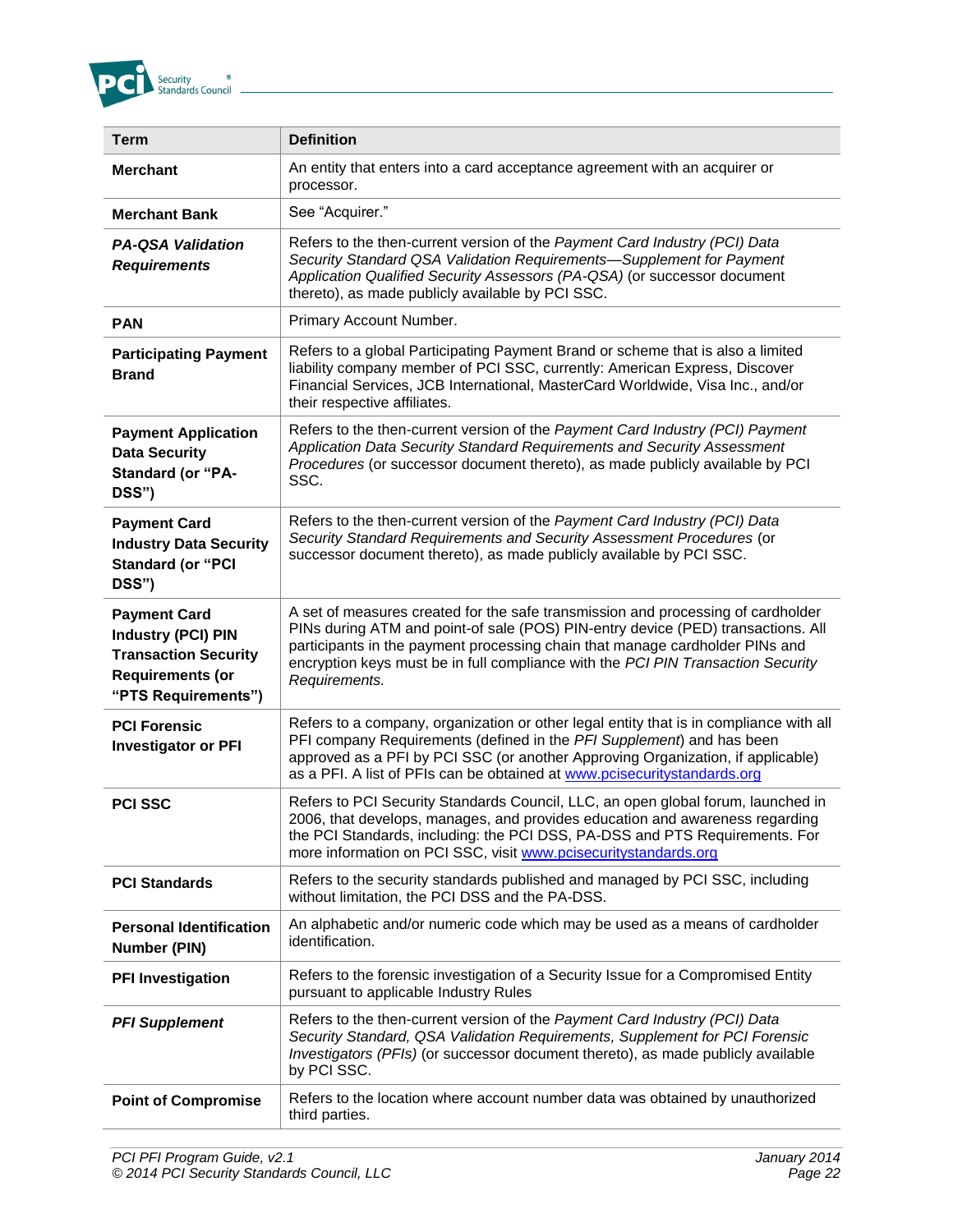

| <b>Term</b>                                  | <b>Definition</b>                                                                                                                                                                                                                         |
|----------------------------------------------|-------------------------------------------------------------------------------------------------------------------------------------------------------------------------------------------------------------------------------------------|
| <b>QSA</b>                                   | A security company qualified by the PCI SSC to perform a PCI Data Security<br>Assessment according to the PCI Security Audit Procedures. Please visit the<br>Website for details on QSA program requirements.                             |
| <b>QSA Validation</b><br><b>Requirements</b> | Refers to the then-current version of the Payment Card Industry (PCI) Data<br>Security Standard Validation Requirements for Qualified Security Assessors (QSA)<br>(or successor document thereto), as made publicly available by PCI SSC. |
| <b>Security Issue</b>                        | Refers to an actual or suspected compromise or other incident that, in accordance<br>with applicable Industry Rules, requires forensic investigation                                                                                      |
| <b>Third-Party Processor</b>                 | A service provider organization acting as the client's agent to provide<br>authorization, clearing, or settlement services for merchants and financial<br>institutions.                                                                   |
| Website                                      | Refers to the PCI SSC website at www.pcisecuritystandards.org.                                                                                                                                                                            |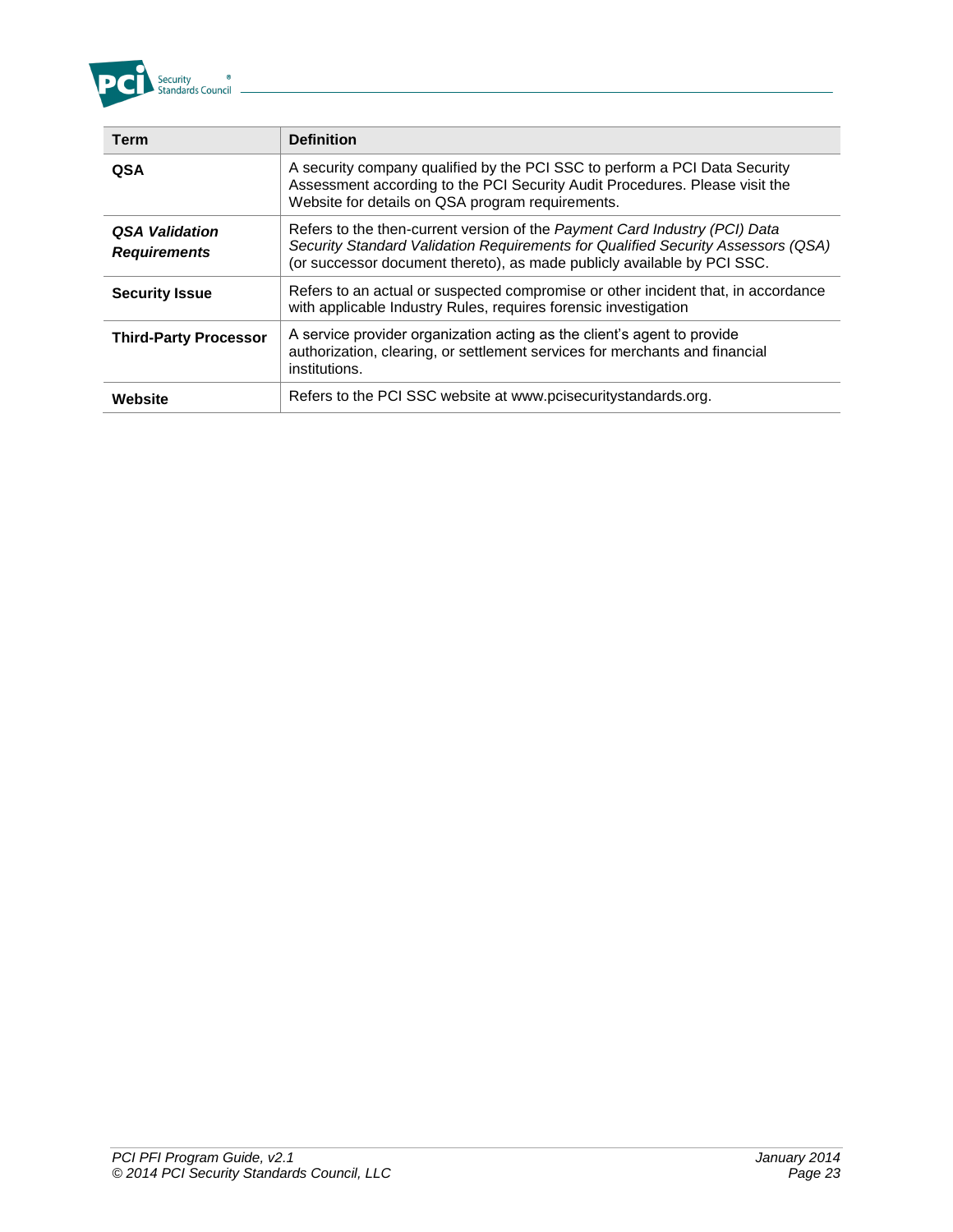

## **Appendix D: PFI Report Card**

This PFI Report Card is intended to be completed by affected Participating Payment Brands following forensic investigation by a PFI, and is available directly from the PFI or online at www.pcisecuritystandards.org. Please send completed PFI Report Cards to PCI SSC at pfi@pcisecuritystandards.org.

#### *Contact Information*

|                                                     | <b>Participating Payment Brand</b> |  |
|-----------------------------------------------------|------------------------------------|--|
| Company name                                        |                                    |  |
| Contact for organization                            |                                    |  |
| Telephone                                           |                                    |  |
| E-mail                                              |                                    |  |
| <b>PFI Company</b>                                  |                                    |  |
| Company name                                        |                                    |  |
| PFI employee who performed<br>the PFI Investigation |                                    |  |
| Telephone                                           |                                    |  |
| E-mail                                              |                                    |  |
| Reporting period (quarter, year)                    |                                    |  |
| Number of final PFI reports<br>reviewed             |                                    |  |

*[Questions begin on next page.]*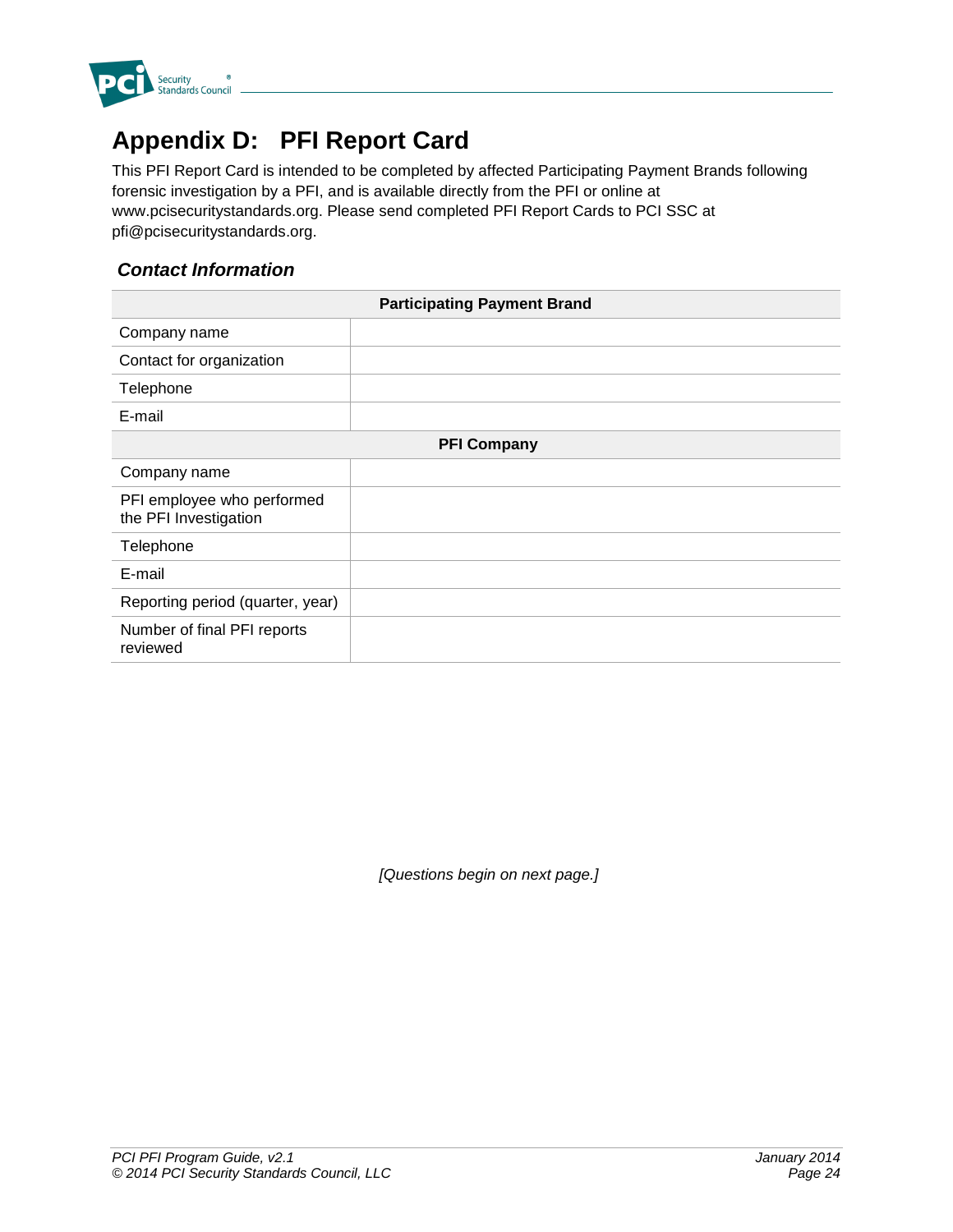

#### *Report Card*

For each question, please indicate the response that best reflects your experience utilizing the four-point scale below, and provide comments where appropriate:

#### **4 = Exceeds Expectations 3 = Meets Expectations 2 = Needs Improvement 1 = Unsatisfactory 0 = Not Applicable**

*Note: PCI SSC recognizes that there can be extenuating circumstances that impact of the outcome of a PFI Investigation and related reporting. If you feel extenuating circumstances apply, please make appropriate notes in the comments section(s).*

|                | Timeliness is a key element for PFIs. Please rate these items as per your Participating Payment<br>Brand's expectations.                                                                                         |            |  |
|----------------|------------------------------------------------------------------------------------------------------------------------------------------------------------------------------------------------------------------|------------|--|
| 1              | Primary and preliminary reports were delivered within an appropriate timeframe.                                                                                                                                  | Select one |  |
|                | Comments:                                                                                                                                                                                                        |            |  |
| $\overline{2}$ | Regular status updates were provided by the PFI company as required by involved<br>Participating Payment Brand(s).                                                                                               | Select one |  |
|                | Comments:                                                                                                                                                                                                        |            |  |
| 3              | The PFI company supplied resources for this engagement sufficient to enable<br>adherence to agreed-upon timelines for the investigation.                                                                         | Select one |  |
|                | Comments:                                                                                                                                                                                                        |            |  |
| 4              | The PFI company maintained regular communication regarding the project timeline<br>and any issues, obstacles, or other extenuating circumstances that may have delayed<br>completion.                            | Select one |  |
|                | Comments:                                                                                                                                                                                                        |            |  |
| 5              | The PFI company met response time expectations such as deploying staff to respond<br>in an emergency situation within 24 hours to five (5) days of discovery, as required by<br>the Participating Payment Brand. | Select one |  |
|                | Note: Arrival time will depend on the geographic location of the trouble site, weather<br>conditions, and available transportation                                                                               |            |  |
|                | Comments:                                                                                                                                                                                                        |            |  |
| 6              | The PFI company provided at-risk account numbers in a timely fashion.                                                                                                                                            | Select one |  |
|                | Comments:                                                                                                                                                                                                        |            |  |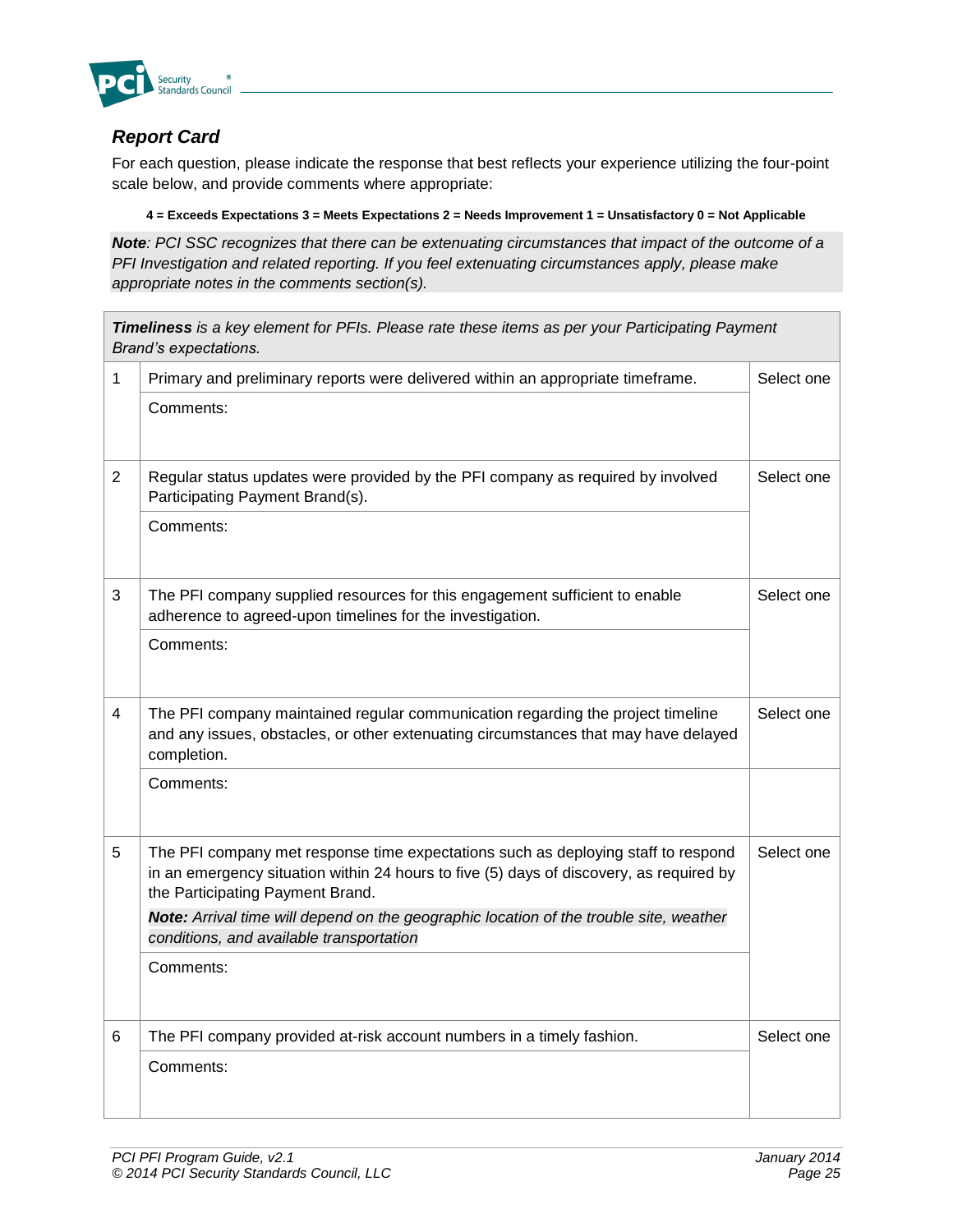

|                | Accuracy is another key element. While answering the questions below, please consider whether or not<br>there were examples of mistakes made in methodology or the handling of a client that led to an<br>unsatisfactory forensic investigative report.                                                                                                                                                                                  |            |
|----------------|------------------------------------------------------------------------------------------------------------------------------------------------------------------------------------------------------------------------------------------------------------------------------------------------------------------------------------------------------------------------------------------------------------------------------------------|------------|
| 1              | The PFI company and personnel followed the proper methodologies as outlined in the<br>PFI Guidelines (Appendix A to the PFI Program Guide).                                                                                                                                                                                                                                                                                              | Select one |
|                | Comments:                                                                                                                                                                                                                                                                                                                                                                                                                                |            |
| 2              | The PFI company and personnel followed the evidence-handling guidelines as<br>outlined in Appendix B of the PFI Program Guide).                                                                                                                                                                                                                                                                                                          | Select one |
|                | Comments:                                                                                                                                                                                                                                                                                                                                                                                                                                |            |
| 3              | The PFI company and personnel identified all applicable causes of compromise<br>during the investigation (i.e., in your opinion they did not miss anything and their<br>conclusions were consistent with available evidence).                                                                                                                                                                                                            | Select one |
|                | Comments:                                                                                                                                                                                                                                                                                                                                                                                                                                |            |
|                | Ethics are important as well. In assessing Ethics, consider whether or not there were situations in which<br>you believe the PFI or its personnel misrepresented or withheld information based on pressure from a<br>key client, acquiring entity, or otherwise.                                                                                                                                                                         |            |
| 1              | The PFI company demonstrated compliance with all independence requirements for<br>PFIs and QSAs throughout the PFI Investigation (See Section 2.2 of the PFI<br>Supplement and Section 2.2 of the QSA Validation Requirements) and was not the<br>same QSA company that conducted the initial or any subsequent QSA Assessment of<br>the Compromised Entity.                                                                             | Select one |
|                | Comments:                                                                                                                                                                                                                                                                                                                                                                                                                                |            |
| $\overline{2}$ | The PFI company fulfilled the objective of providing an independent, unbiased<br>representation of the facts of the case. There were no significant or intentional<br>omissions or misrepresentations of facts or unreasonable delays in conducting the<br>investigation. In addition, the Lead Investigator or a suitable PFI process manager<br>was available to answer questions about the investigation if necessary or appropriate. | Select one |
|                | Comments:                                                                                                                                                                                                                                                                                                                                                                                                                                |            |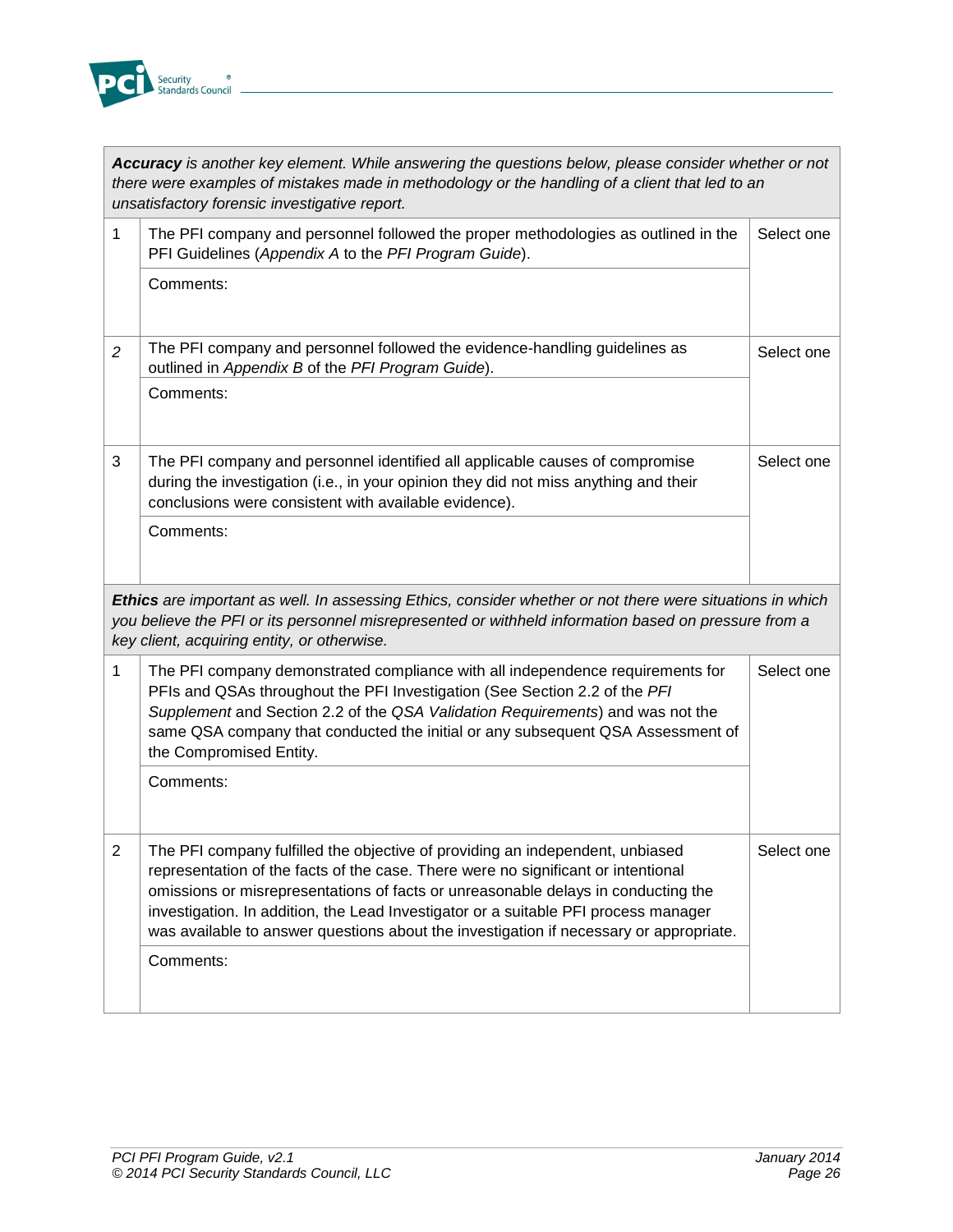

|                | Cooperation is also important. In assessing Cooperation, consider whether or not the PFI company was<br>readily available for discussion of forensic findings and/or follow up questions and account data at risk<br>was provided in a timely manner.                                                                                                            |            |
|----------------|------------------------------------------------------------------------------------------------------------------------------------------------------------------------------------------------------------------------------------------------------------------------------------------------------------------------------------------------------------------|------------|
| 1              | The PFI company completed tasks on time.                                                                                                                                                                                                                                                                                                                         | Select one |
|                | Comments:                                                                                                                                                                                                                                                                                                                                                        |            |
| $\overline{2}$ | The PFI company was regularly available for communication with your Participating<br>Payment Brand and Participating Payment Brand client(s).                                                                                                                                                                                                                    | Select one |
|                | Comments:                                                                                                                                                                                                                                                                                                                                                        |            |
| 3              | The PFI company assigned an appropriately qualified Lead Investigator to respond to<br>and address issues with affected Participating Payment Brands and the investigated<br>organization throughout the PFI Investigation.                                                                                                                                      | Select one |
|                | Comments:                                                                                                                                                                                                                                                                                                                                                        |            |
| 4              | The PFI company clearly identified any extenuating circumstances that impacted the<br>investigation.                                                                                                                                                                                                                                                             | Select one |
|                | Comments:                                                                                                                                                                                                                                                                                                                                                        |            |
|                | <b>Competence</b> is an elementary component for evaluation. In assessing Competence, consider whether<br>or not the PFI representative: was able to complete an Investigation to your satisfaction; possessed the<br>necessary skills or understanding of the task during the investigation; and was able to communicate the<br>findings in a competent manner. |            |
| 1              | If a given PFI employee investigator did not have sufficient understanding of an issue,<br>the PFI company had the applicable knowledge and assigned appropriately qualified<br>investigators who performed duties effectively and in a timely manner                                                                                                            | Select one |
|                | Comments:                                                                                                                                                                                                                                                                                                                                                        |            |
| $\overline{2}$ | The PFI company investigators were articulate in communicating the investigative<br>findings.                                                                                                                                                                                                                                                                    | Select one |
|                | Comments:                                                                                                                                                                                                                                                                                                                                                        |            |